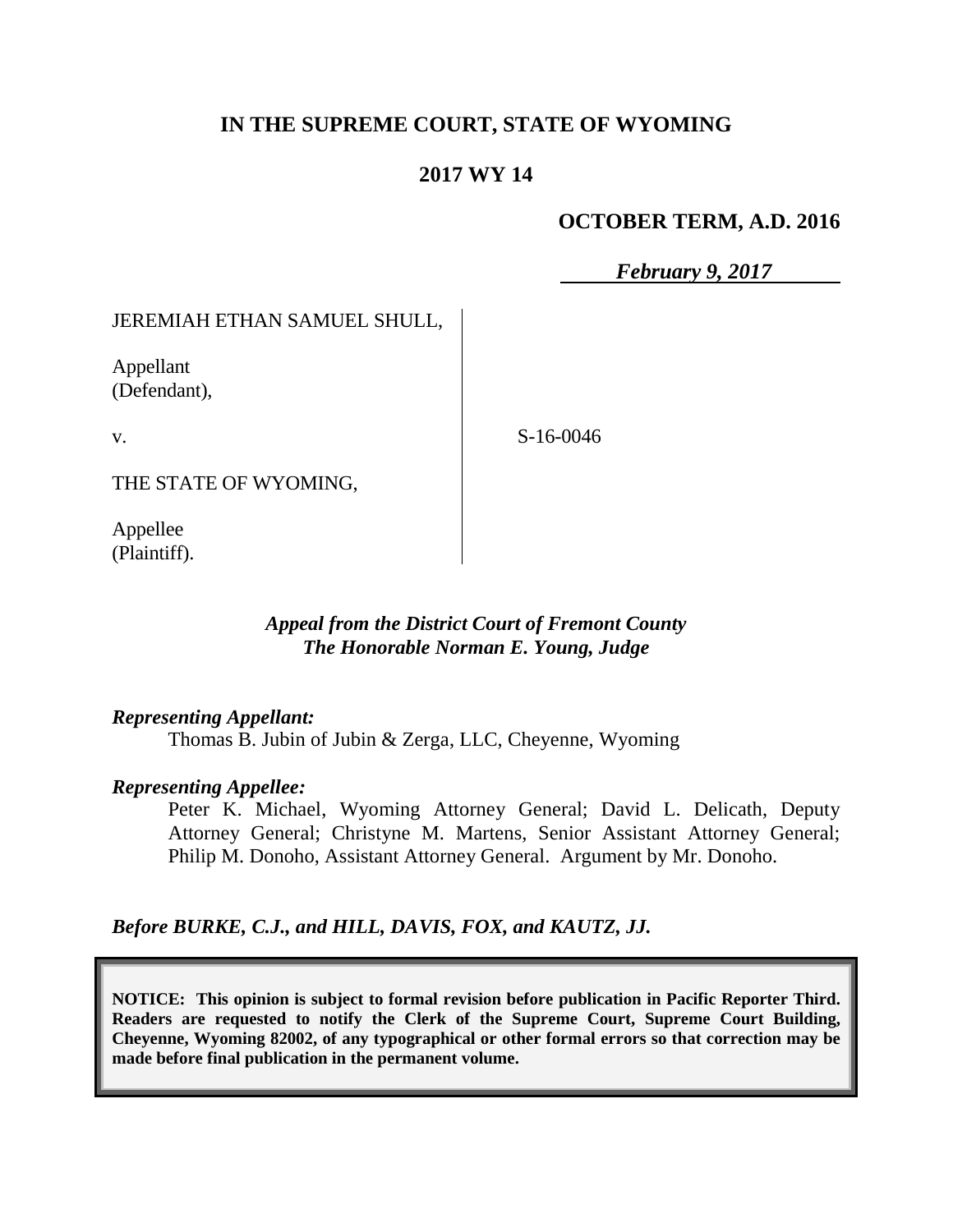**DAVIS**, Justice.

[¶1] Appellant Jeremiah Shull used a knife to kill a man he found in bed with his wife, and a jury convicted him of first degree murder. We reverse and remand for a new trial due to instructional error.

#### **ISSUES**

[¶2] Shull raises four issues, all of which relate to his position at trial that the killing was not premeditated murder, but rather the lesser included offense of voluntary manslaughter.<sup>[1](#page-1-0)</sup> We rearrange and, for the sake of clarity, slightly reword those issues as follows:

I. Did the jury instructions create reversible error as to the lesser included offense of voluntary manslaughter because they instructed the jury that the State had to prove beyond a reasonable doubt that Shull acted in a sudden heat of passion, rather than that it had to prove that he did not act in a sudden heat of passion beyond a reasonable doubt?

II. Did the prosecutor's objection and the district court's ruling on a portion of Shull's closing argument, and the prosecutor's subsequent rebuttal argument, improperly advise the jury that if it found Shull intended to kill, it could not find that he committed voluntary manslaughter?

III. Did an instruction defining the term "malice" for purposes of first-degree murder create reversible error by virtue of its failure to convey that a malicious act had to be one performed with "hatred, ill will, or hostility?"

IV. Did the district court err by allowing the introduction of a portion of a recorded telephone call to police in which the caller, Shull's father, predicted Shull's intentions based on a conversation the two had?

## **FACTS**

[¶3] This case presents facts from which both parties argued inferences as to whether Shull was guilty of first degree murder, second degree murder, or manslaughter. We will

<span id="page-1-0"></span><sup>&</sup>lt;sup>1</sup> Wyo. Stat. Ann. § 6-2-101(a) (LexisNexis 2015) provides in pertinent part that "[w]hoever purposely and with premeditated malice . . . kills any human being is guilty of murder in the first degree." Wyo. Stat. Ann. § 6-2-104 (LexisNexis 2015) provides that "[e]xcept as provided in § 6-2-109 [dealing with homicide of a pregnant woman], whoever purposely and maliciously, but without premeditation, kills any human being is guilty of murder in the second degree . . . ." Wyo. Stat. Ann. § 6-2-105(a)(i)(LexisNexis 2015) provides that a person is guilty of manslaughter if he "unlawfully kills any human being without malice, express or implied, . . . [v]oluntarily, upon a sudden heat of passion[.]"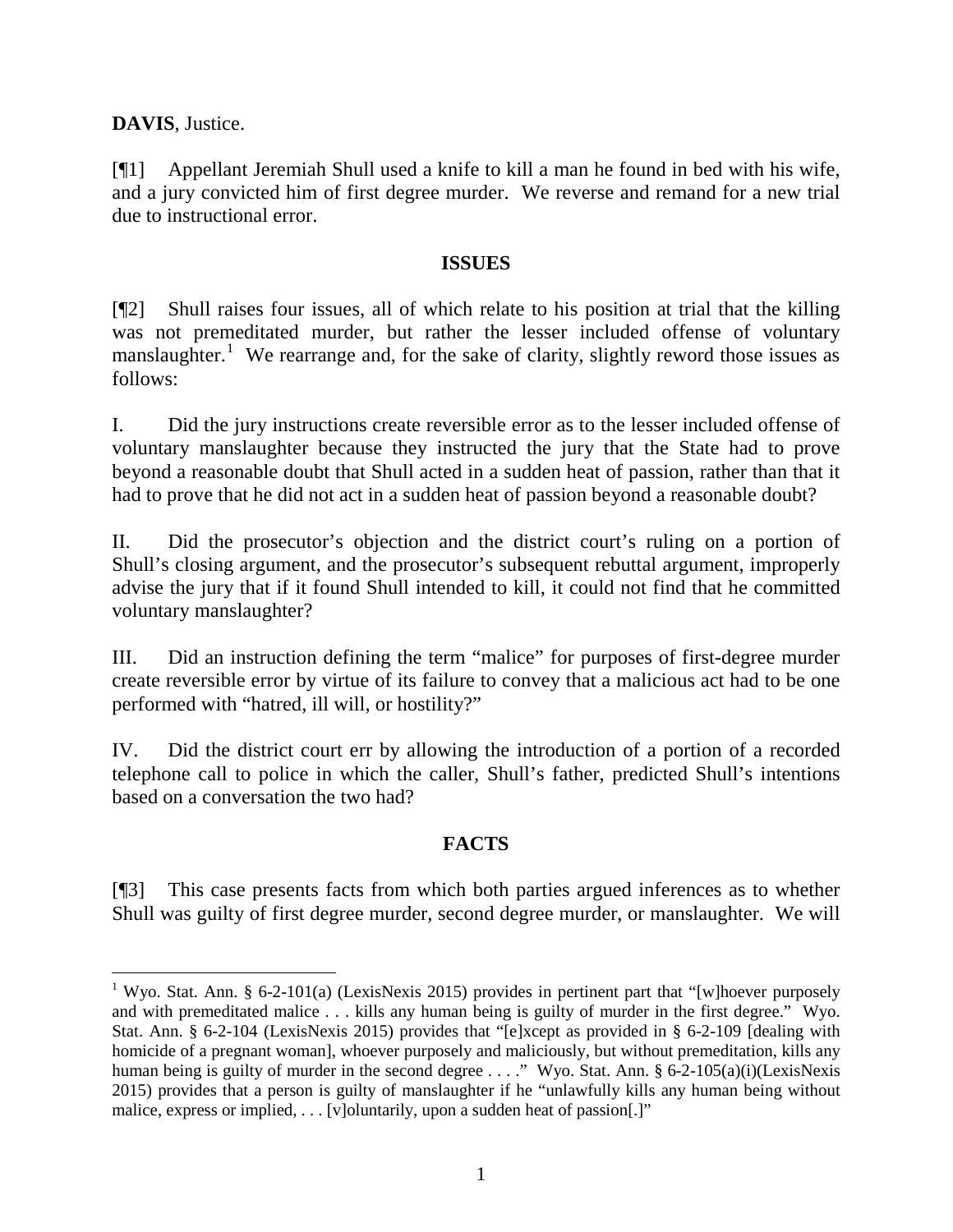therefore summarize the pertinent evidence to demonstrate the competing versions the jury had to sort out.

[ $[$ 4] Shull and his wife, Julie Cordell-Shull (Cordell),<sup>[2](#page-2-0)</sup> wed in February of 2014 after dating for approximately one month. They lived in Shull's house in Riverton, Wyoming for about three tempestuous months, until he was arrested on a charge unrelated to their relationship. At that point, Cordell moved to Denver with an ex-boyfriend. In late July of 2014, she returned to Wyoming and began living with her friend Jennifer Gamble and Gamble's children and boyfriend in a home located five to seven miles north of Riverton.

[¶5] The two reunited when Shull attended a party at that home in early August and then moved in there with Cordell for a little more than two months, returning to his own house only to retrieve clothes and various other belongings. However, their relationship again became volatile and argumentative, and on October 15, 2014, Cordell and Gamble insisted that Shull move out of the home. Around this time, Cordell let Shull know that she was seeing another man.

[¶6] Two days after Shull moved out, while Cordell was at Shull's house to get cigarettes, she received a phone call or a text message from that other man, Jake Willenbrecht. Shull therefore took her cell phone and smashed it. They had another confrontation the next day, Saturday, October 18, at Gamble's home. Cordell arrived with Willenbrecht in her vehicle shortly after Gamble took Shull to the house to pick up some belongings left behind when he moved.<sup>[3](#page-2-1)</sup> Shull tried to make up with Cordell, but the couple soon began to argue loudly in the driveway. Cordell told Shull that she wanted a divorce and did not want to be with him.

[¶7] Finally, Gamble put an end to the altercation. But Shull wasn't done, and he went to the vehicle where Willenbrecht was sitting and told him that he didn't want to see him again. Shull also told Willenbrecht that the only reason he did not fight him on the spot was out of respect for their presence at the Gamble residence. Although all participants soon went their own ways, Shull was left visibly distraught almost to the point of physical illness by the encounter, according to Gamble.

[¶8] Later that evening, Cordell and Willenbrecht went to a bar for a time, and then returned to Gamble's house, stopping along the way at Shull's home so she could take his iPad, without his permission, to serve as a substitute for her broken cell phone until she could replace it. The evidence indicated that Shull was quite attached to the iPad, and used it to watch movies, etc. Cordell and Willenbrecht drank for a while longer after reaching Gamble's place, and Willenbrecht, who was hesitant to drive home after

<span id="page-2-0"></span><sup>&</sup>lt;sup>2</sup> Cordell-Shull and the Appellant were still married at the time of trial, but she asked to be referred to as Cordell. We will honor that request.

<span id="page-2-1"></span><sup>&</sup>lt;sup>3</sup> Shull's vehicle, a Jeep, was inoperable at the time of the events described in this opinion.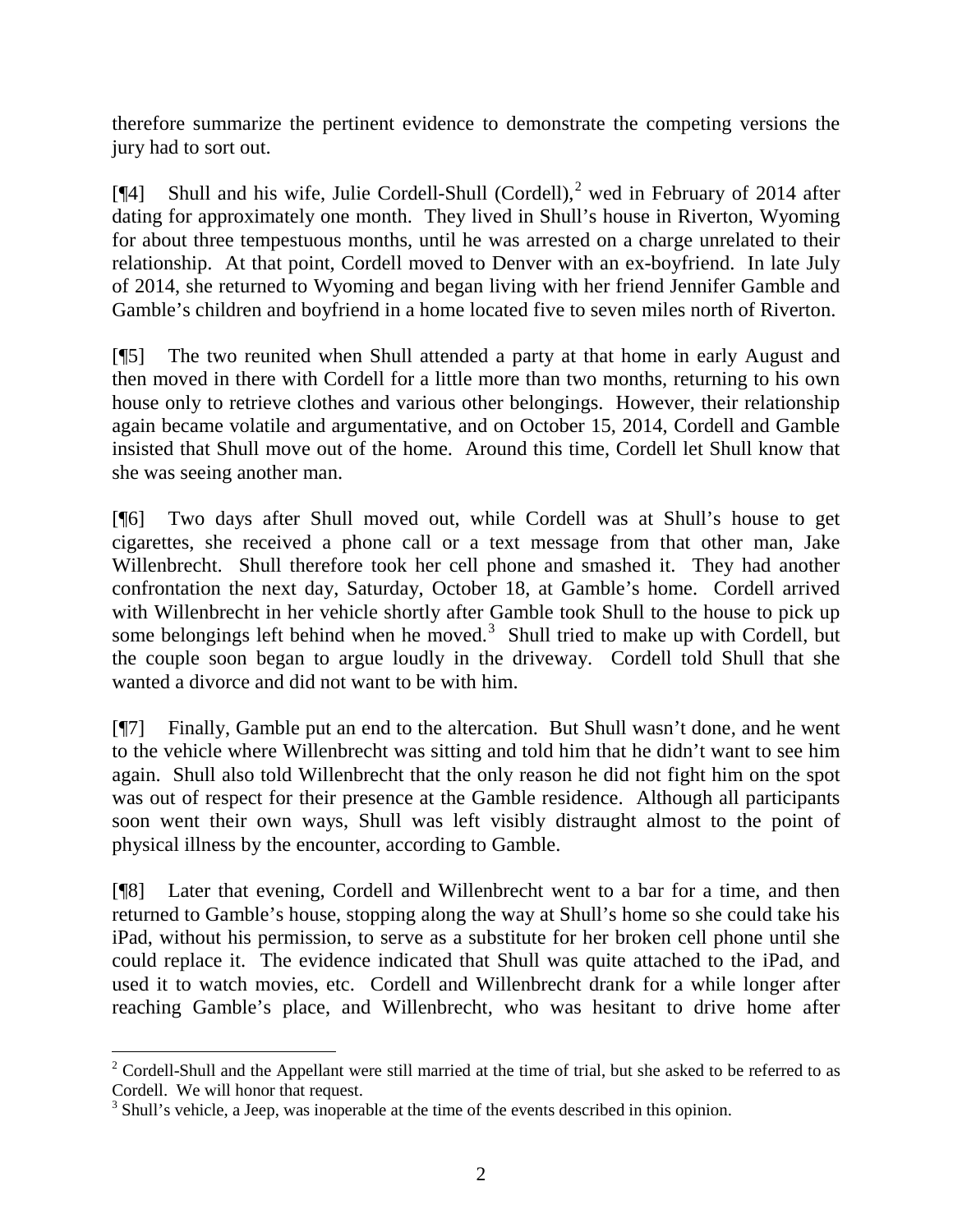drinking, went to sleep in Cordell's bed around midnight. She stayed up for another three hours and finally retired in the same bed between 3:30 and 4:00 a.m. on October 19, 2014.

[¶9] That same evening, Shull and Thomas Tynsky, an old friend who was living with Shull, planned to watch a movie at Shull's house, but they eventually went drinking for several hours at another friend's home instead. At one point, another friend overheard him talking with Tynsky about going on "his next mission," and heard Tynsky try to discourage him from whatever he was suggesting.

[¶10] After getting extremely drunk, Tynksky and Shull returned to Shull's house to watch the movie, but decided to take a walk to take Shull's mind off his earlier encounter with his wife and Willenbrecht. Tynsky lasted about a block and a half before he got cold and headed back to the house. Shull continued to walk north, toward the Gamble residence on State Highway 789 where Cordell was. There is no evidence that he knew Willenbrecht was with Cordell at the Gamble house, although he may have suspected as much.

 $[$ ¶11] As Shull<sup>[4](#page-3-0)</sup> later explained to DCI agent Brady Patrick:

Every step I took, I got a little bit more angry; angry at the fact my wife cheated on me, angry at the fact she lied to me, angry at the fact that she'd been treating me like absolute shit. And the only thing that I ever did was tell her, "Hey, you know what? I want to work on things because I love you to death." And at there – out there, around 6:45, I walked the entire way out there, and it didn't help my anger at all.

[¶12] On the other hand, Shull also told law enforcement that he planned to crawl into bed with his wife without waking her. He said he intended to try to talk with her in the morning to try to work things out.

[¶13] Shull's use of alcohol violated a condition of probation on misdemeanor convictions, [5](#page-3-1) and he claimed that he therefore hid when he saw headlights to avoid

<span id="page-3-0"></span><sup>&</sup>lt;sup>4</sup> Shull elected not to testify, and so what is known about his actions and state of mind on the night and morning in question comes in large part from an interview by Agent Patrick.

<span id="page-3-1"></span><sup>&</sup>lt;sup>5</sup> Shull was originally placed on probation for misdemeanor possession of marijuana. While on probation for that, he was convicted of driving under the influence, so he was actually on probation in two different cases for which, combined, he could have served a little less than a year if his probation was revoked. His probation agent spotted him in a bar on October 17, and his presence there violated a condition of probation. The agent told him to leave the bar and to come to his office the following Monday to discuss a sanction. Shull had a petition for revocation of probation pending for other violations at that time as well.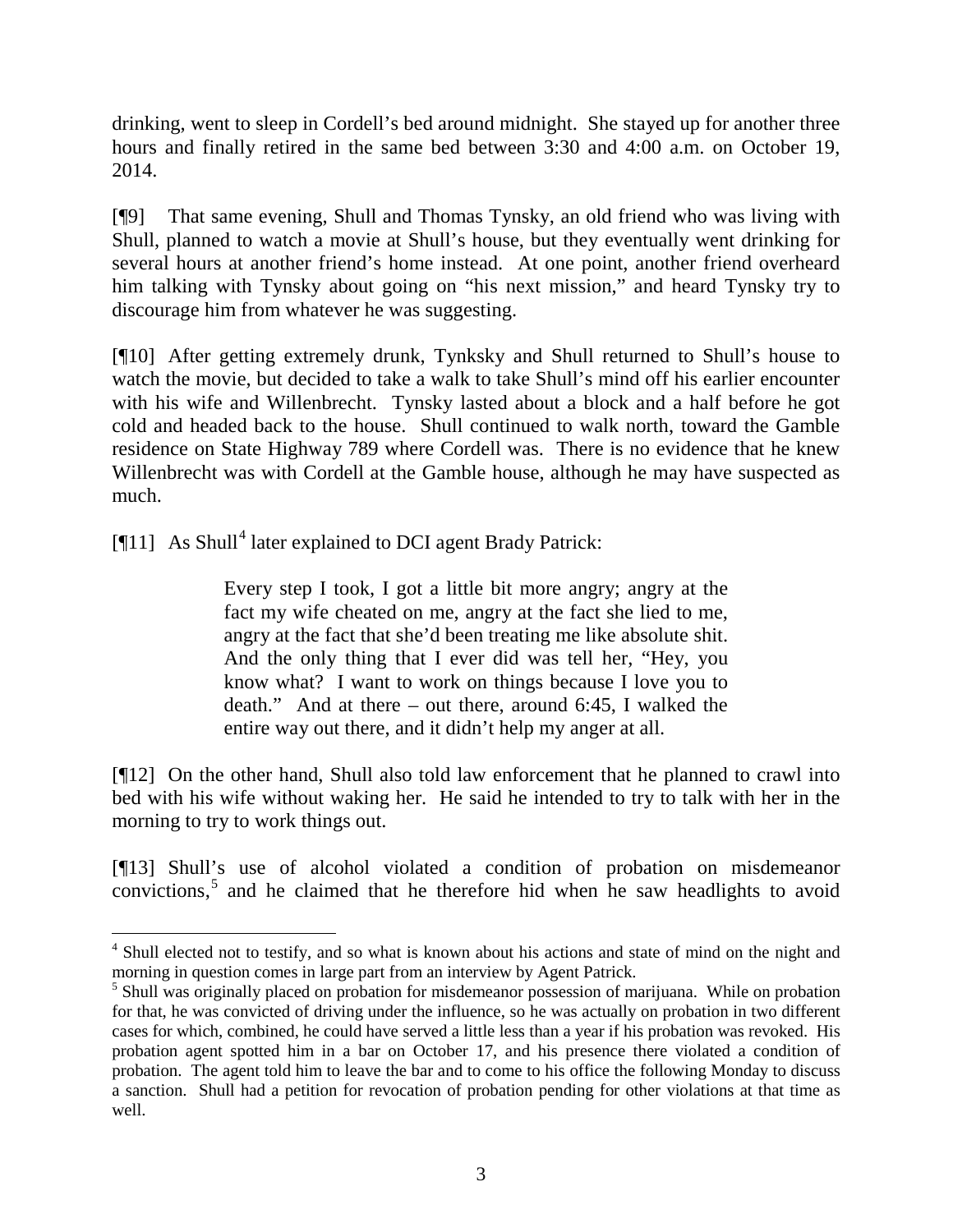detection. Of course, this conduct could also suggest a stealthy approach to the Gamble home with the intent to do Cordell or someone else harm.

[¶14] At approximately 3:16 a.m. Shull phoned his father, who was in Denver at the time. Because he initially missed the call, Shull's father returned it a minute later. Shull said his father could have his house and Jeep because he was probably going to jail for the rest of his life. At 3:33 a.m. his father telephoned the Fremont County emergency dispatcher to convey that information and his fear that Shull was alluding to committing a serious crime.

[¶15] Sometime between 4:30 and 5:00 a.m., Shull arrived at Gamble's house and went to an exterior door that led directly into Cordell's room. He discovered that she had uncharacteristically locked that door, and so he went to a kitchen window which he knew did not have a functioning lock. He climbed through the window and walked directly to his wife's room. In doing so, he passed through the kitchen and past an assortment of kitchen knives without taking one, which is arguably somewhat supportive of his claim to have acted on a sudden heat of passion. He then entered Cordell's room, shutting and locking the door behind him. He claimed that he first learned that Willenbrecht was in the house and in bed with Cordell only after entering the room and closing the door. He told investigators that he "lost it" at that point, and that he was "blinded by rage."

[¶16] Shull pulled out a folding, lock-back Gerber knife having approximately a threeinch blade and an overall length of seven and five-eighths inches, which he habitually carried. Shull grasped the open knife in his fist, with the blade pointed downward, and slipped his pinky finger into a ring built into the knife at the junction of the blade and handle to ensure a good, non-slip grip. It could be argued that this tended to show that he did not act on a sudden heat of passion, or on the other hand, that he simply had a habitual way of grasping a knife he used often.

[¶17] Within two seconds of entering the dimly lit room, he began repeatedly stabbing the sleeping Willenbrecht. Cordell and Willenbrecht awoke and started struggling with him, and Cordell also received a significant stab wound. Finally, Shull slit Willenbrecht's throat, killing him, choked Cordell into unconsciousness, and then escaped out the exterior door to the room while Gamble and her boyfriend frantically pounded on the locked interior door. Despite his efforts to avoid being seen as he fled back to Riverton, authorities located and arrested Shull around 8:00 that morning. He had the knife in his possession, and his clothing had blood on it that was later linked to Willenbrecht.

[¶18] The State ultimately filed an amended information charging Shull with the first degree murder of Willenbrecht, aggravated assault and battery of Cordell, and strangulation of a household member (Cordell). The case proceeded to trial.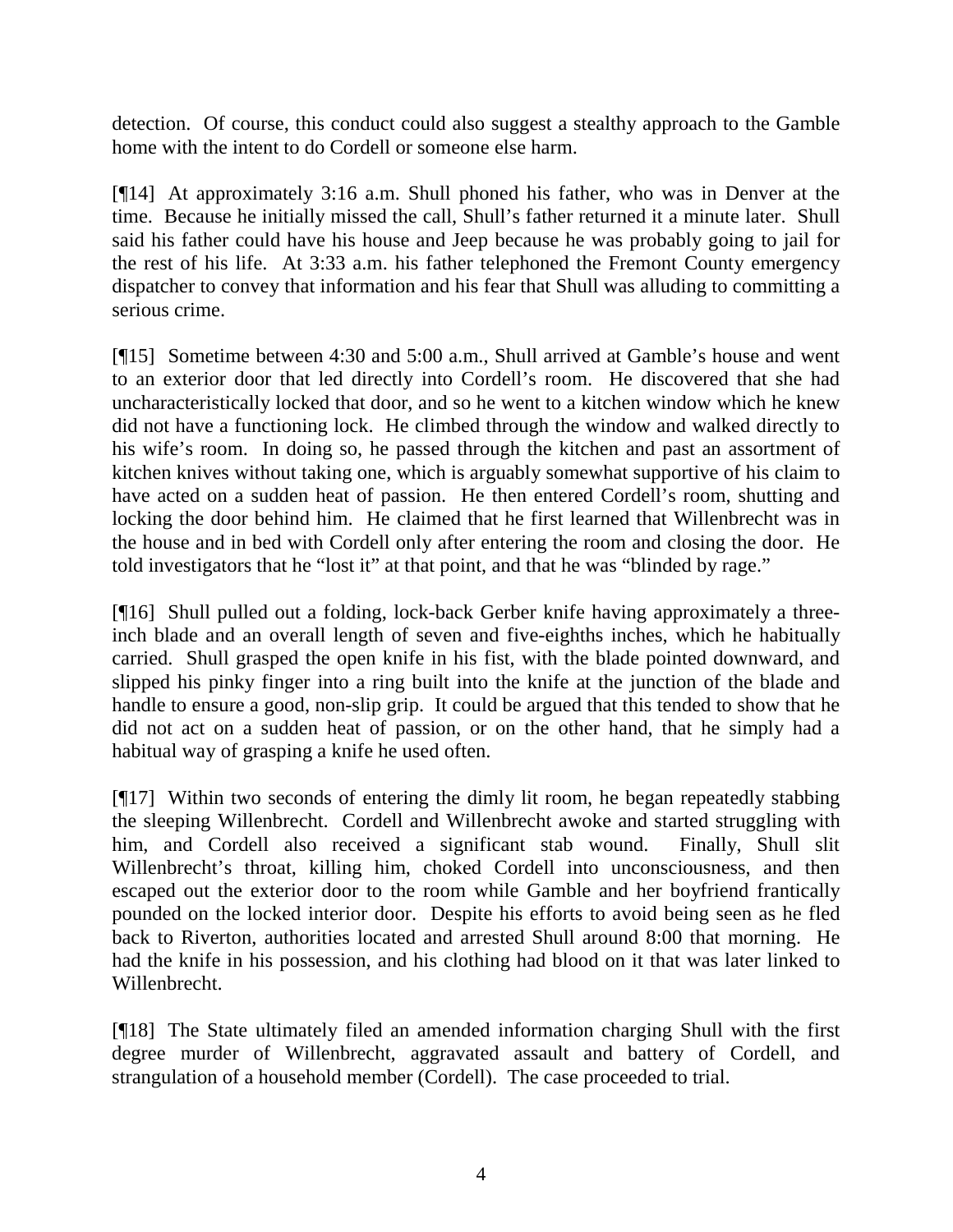[¶19] As will be discussed below, Shull admitted killing Willenbrecht intentionally and without a privilege to do so, such as self-defense. The key issue was whether he did so after premeditation and with malice (first degree murder), with malice but without premeditation (second degree murder), or in a sudden heat of passion (voluntary manslaughter). The decision had significant consequences. A conviction of first degree murder in a case in which the death penalty is not sought is punishable by imprisonment for life as a matter of law or life without the possibility of parole. Wyo. Stat. Ann. § 6-2- 101(b). A conviction of second degree murder carries a minimum penalty of twenty years imprisonment and a maximum penalty of life imprisonment as a matter of law. Wyo. Stat. Ann. § 6-2-104. A conviction of voluntary manslaughter carries no minimum penalty and a maximum penalty of twenty years imprisonment. Wyo. Stat. Ann. § 6-2- 105(b).

[¶20] The jury found Shull guilty of first degree murder, aggravated assault and battery, and strangulation of a household member. The district court sentenced him to life as a matter of law for the murder, eight to ten years for aggravated assault and battery, and four to five years for strangulation of a household member. He only appealed the first degree murder conviction.

## **DISCUSSION**

# **1. Jury Instructions on Sudden Heat of Passion and Burden of Proof**

## **a. Instructions Given**

[¶21] We will begin our consideration of this issue by examining the instructions given and the proceedings relating to them. In a motion in limine filed before trial, defense counsel $6$  argued that the term "malice" as it is used in Wyoming's first and second degree murder<sup>[7](#page-5-1)</sup> statutes should include the following language because of the interplay between those offenses and voluntary manslaughter, which he intended to present as a lesser included offense:

> The term "malice" means that the act constituting the offense was done recklessly under circumstances manifesting an extreme indifference to the value of human life, that the act was done without legal justification or

<span id="page-5-0"></span> <sup>6</sup> Shull is represented by a different attorney on appeal.

<span id="page-5-1"></span> $\frac{7}{1}$  The word "malice" does not actually appear in the second degree murder statute, Wyo. Stat. Ann. § 6-2-104. The word "maliciously" is contained in the second degree murder statute. The district court defined both "malice" and "maliciously" in Instruction 19. Appellant points out that the definitions are somewhat contradictory. In light of the outcome of this appeal, we will not address this point, and will trust the district court to give it such consideration as it merits on retrial.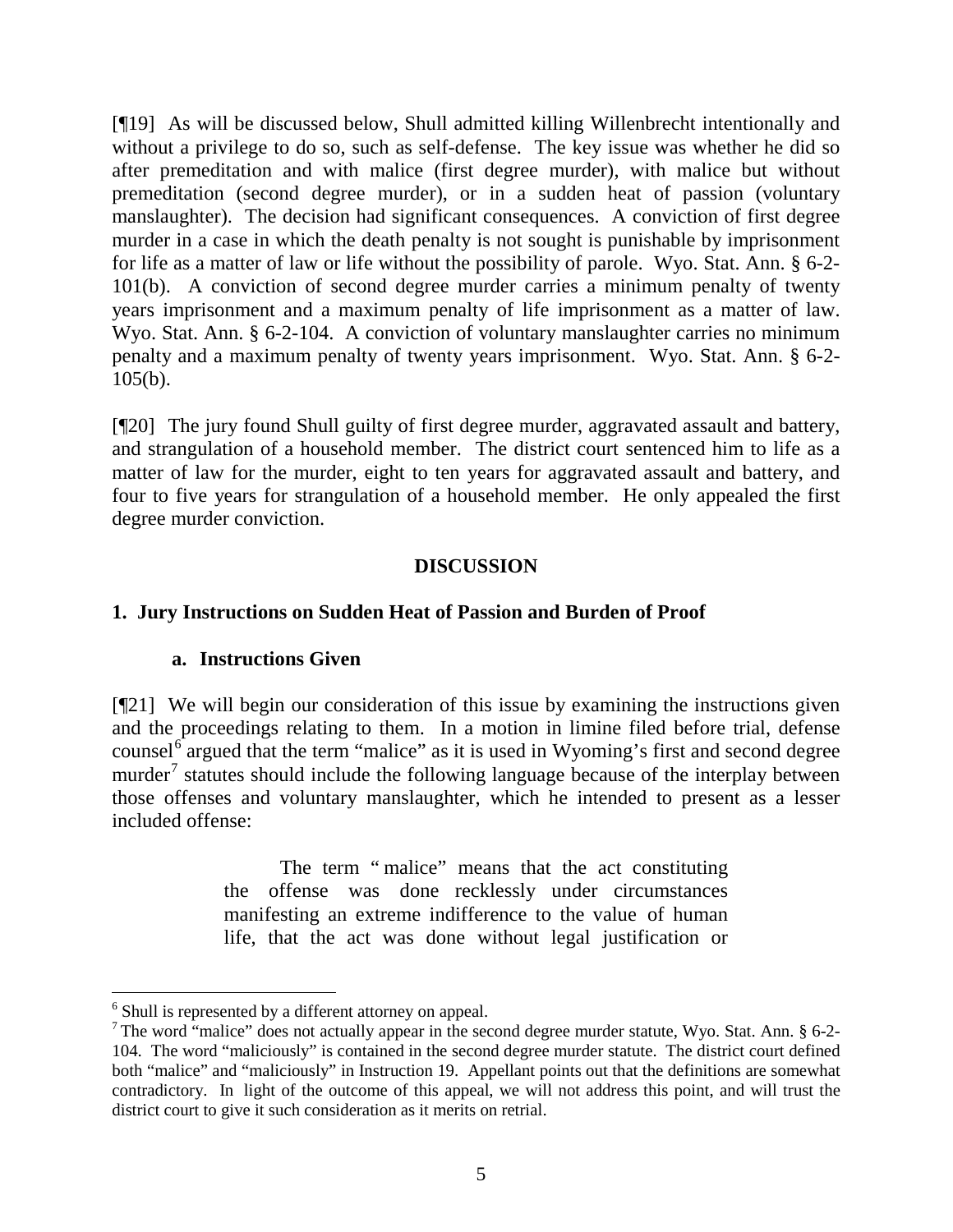excuse, *and that the act was not done upon a sudden heat of passion*. [Emphasis added.]

[¶22] The emphasized language does not appear in Wyoming Criminal Pattern Jury Instruction 21.01D2, on which the rest of the instruction appears to have been based. The motion was heard immediately before trial began. The State objected to the instruction because it believed it to be improper to put the defendant's theory of defense into a substantive instruction. The prosecutor remarked that "I do not have to prove that he did not act in a heat of passion. I have to prove that he acted with malice." The Court held that sudden heat of passion was an element of voluntary manslaughter, and that the proposed language was therefore improper.

[¶23] The issue arose again at the formal instruction conference, and defense counsel objected to the State's proposed Instruction 15, which defined premeditated malice for the first degree murder charge. He requested that the definition of malice reflect that a killing under a sudden heat of passion was not done with malice. The Court noted that the proposed malice instruction was the criminal pattern, and declined to add the language.

[¶24] The State objected to instructing the jury on the lesser-included offense of voluntary manslaughter, but the Court did so over that objection. The instructions on voluntary manslaughter therefore read as follows:

#### Instruction No. 20

Pertinent portions of the Wyoming statutes provide as follows:

§ 6-2-105. Manslaughter;

(a) A person is guilty of manslaughter if he unlawfully kills any human being without malice, expressed or implied . . .

. . . Voluntarily, upon a sudden heat of passion.

## Instruction No. 21

The elements of the lesser included offense of Voluntary Manslaughter in this case are:

- 1. On or about October 19, 2014,
- 2. in Fremont County, Wyoming,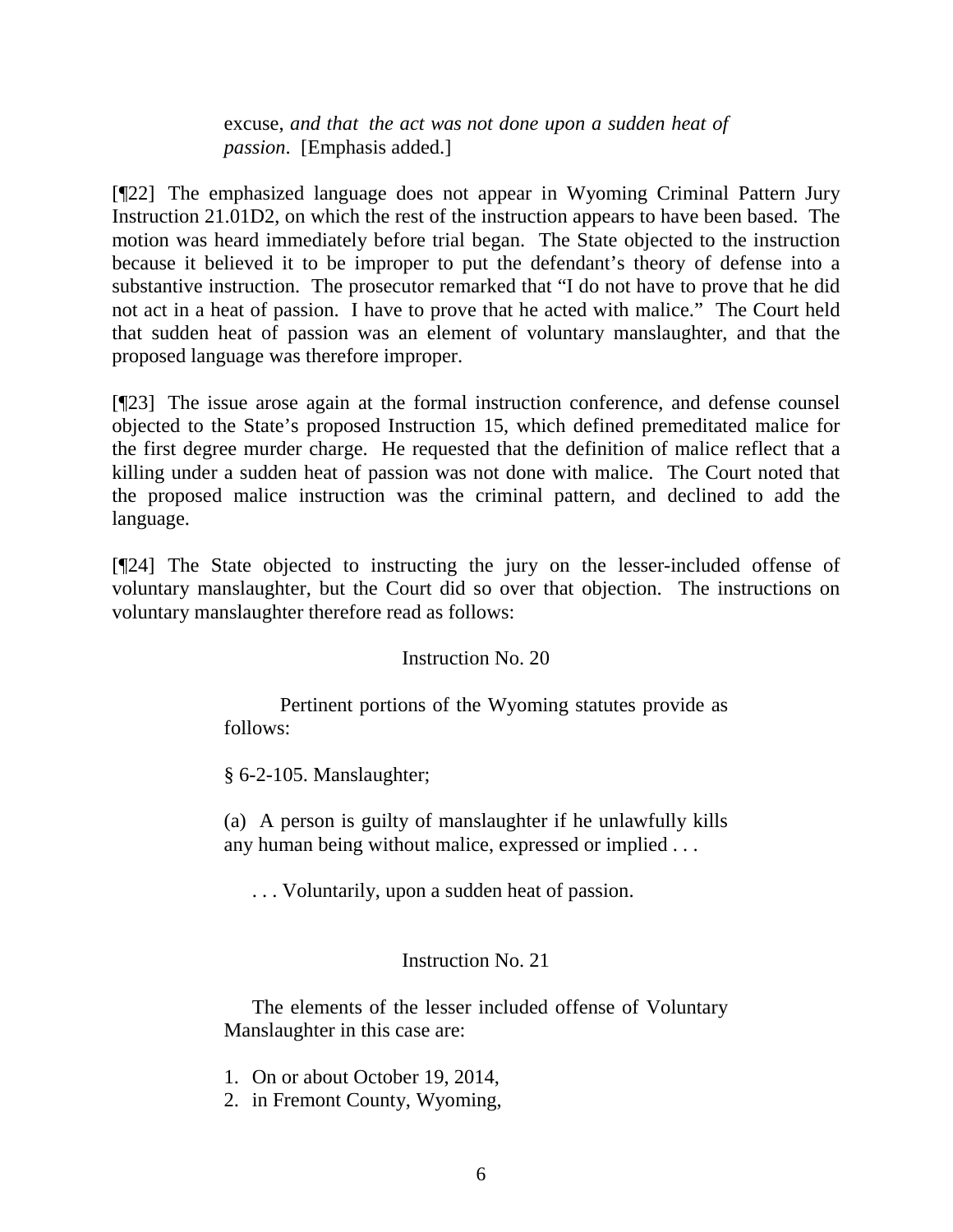- 3. the Defendant, Jeremiah Ethan Samuel Shull (Y.O.B. 1992),
- 4. voluntarily,
- 5. upon a sudden heat of passion,
- 6. killed Jacob Nash Willenbrecht.

If you find from your consideration of all the evidence that each of these elements has been proved beyond a reasonable doubt, then you should find the defendant guilty.

If, on the other hand, you find from your consideration of all the evidence that any of these elements has not been proved beyond a reasonable doubt, then you should find the defendant not guilty.

#### Instruction No. 22

As used in Instruction No. 21 "Voluntarily" means that the act which caused death was done intentionally. It does not require that the act was done with the intention of killing.

## Instruction No. 23

As used in Instruction No. 21, "sudden heat of passion" means such passion as naturally would be aroused in the mind of an ordinarily reasonable person in the same or similar circumstances as those in question which would cause him to act rashly, without reflection or deliberation, and from passion rather than from judgment. The heat of passion must be aroused suddenly, and the act resulting in death must occur while the defendant was acting under the direct and immediate influence of such heat of passion, and before sufficient time has elapsed to permit the heat of passion to cool.

[¶25] All of the above instructions are Wyoming criminal patterns. The instructions then moved on to the offense of aggravated assault and battery, the lesser included offense of battery, and the charge of strangulation of a household member. Immediately before general instructions not specific to any charge, this instruction was given:

## Instruction No. 35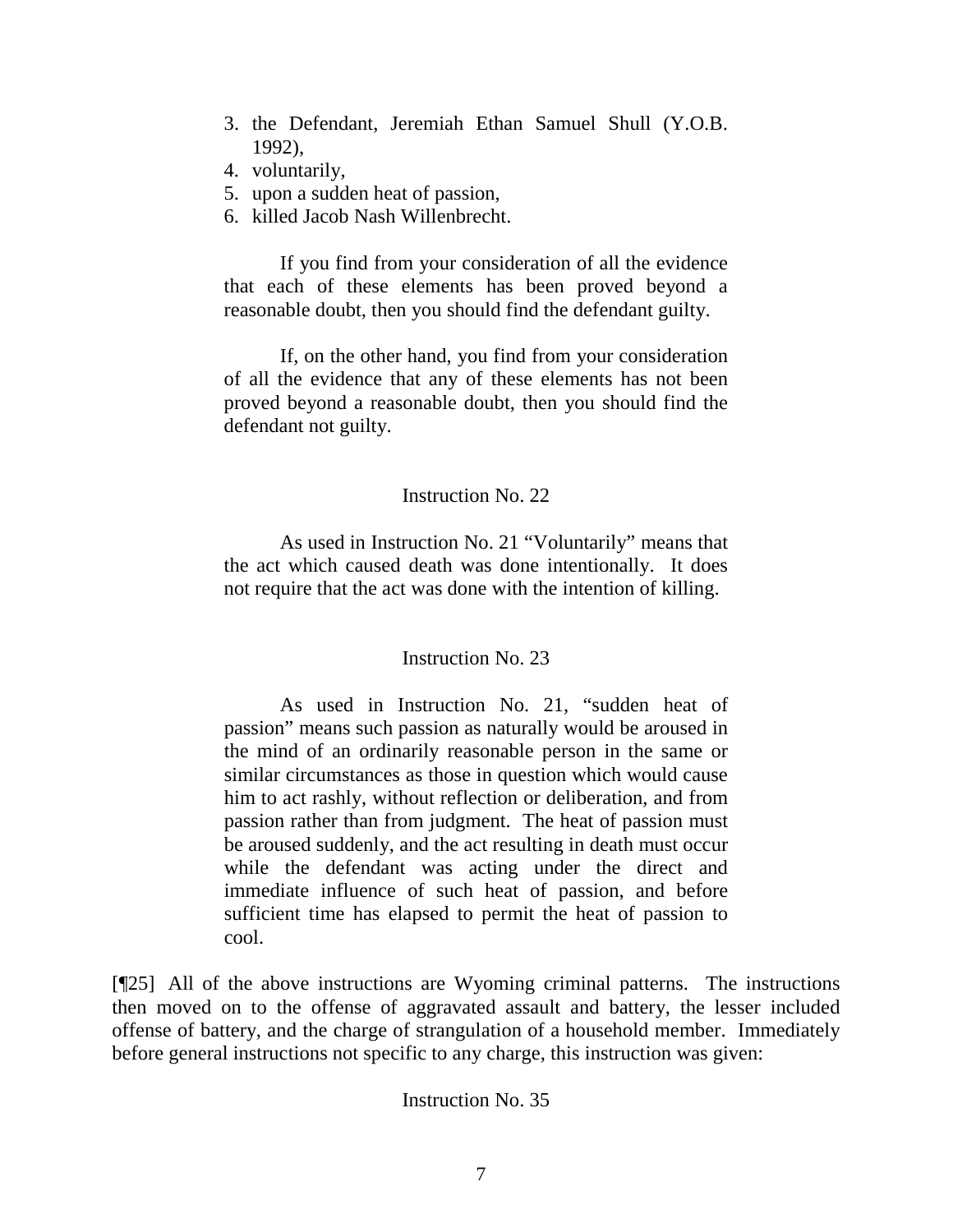The Defendant admits that he killed Jacob Nash Willenbrecht, but asserts that he is not guilty of First Degree Murder or Second Degree Murder, because the killing was done during a sudden heat of passion.

A finding of sudden heat of passion negates malice.

[¶26] The district court used a stepped verdict form which instructed the jury to consider the first degree murder charge first, and to decide if Shull was guilty or not guilty of that crime. If it answered that he was guilty, it was to skip questions relating to second degree murder and manslaughter and to consider the charges of aggravated assault and battery and strangulation of a household member. Because the jury found Shull guilty of first degree murder, it did not answer the questions concerning second degree murder or manslaughter.

# **b. Propriety of the Instructions Regarding Allocation of Burden of Proof**

[¶27] Appellant raises two issues with regard to the instructions relating to voluntary manslaughter and the interplay of "malice" with "sudden heat of passion." He contends that the instructions erroneously placed the burden of proving that he acted in a sudden heat of passion on the State when the State should have been required to prove beyond a reasonable doubt that he did not act in a sudden heat of passion. He also contends that the structure of the instructions and verdict form are such that the jury did not have to consider whether he acted in a sudden heat of passion, because the stepped verdict form and instructions relating to it directed the jury not to consider the offense of voluntary manslaughter if it convicted of first degree murder.

[¶28] We note at the outset that it is difficult to imagine a circumstance in which a prosecutor would charge voluntary manslaughter. That would involve proving something about the defendant's state of mind that negated malice. A review of our cases addressing convictions of voluntary manslaughter reveals that virtually all involved conviction as a lesser included offense after being charged with murder, or a guilty plea to voluntary manslaughter after murder charges were filed.<sup>[8](#page-8-0)</sup> It is thus not at all surprising that the State charged only first degree murder and pointed out that its burden was to prove malice.

<span id="page-8-0"></span> <sup>8</sup> An interesting exception began in *Lopez v. State*, 2004 WY 28, 86 P.3d 851 (Wyo. 2004). In that case, we found the evidence on which Lopez's conviction of second degree murder was based to be insufficient, and remanded for trial on the lesser included offense of voluntary manslaughter. *Id.* ¶ 42, 86 P.3d at 862-63. The State retried Lopez for voluntary manslaughter and obtained a conviction. *Lopez v. State*, 2006 WY 97, 139 P.3d 445 (Wyo. 2006). Lopez unsuccessfully claimed on appeal that he should have been convicted of criminally negligent homicide under Wyo. Stat. Ann. § 6-2-107. This may be an example of when sudden heat of passion is an element rather than a mitigating factor. See below.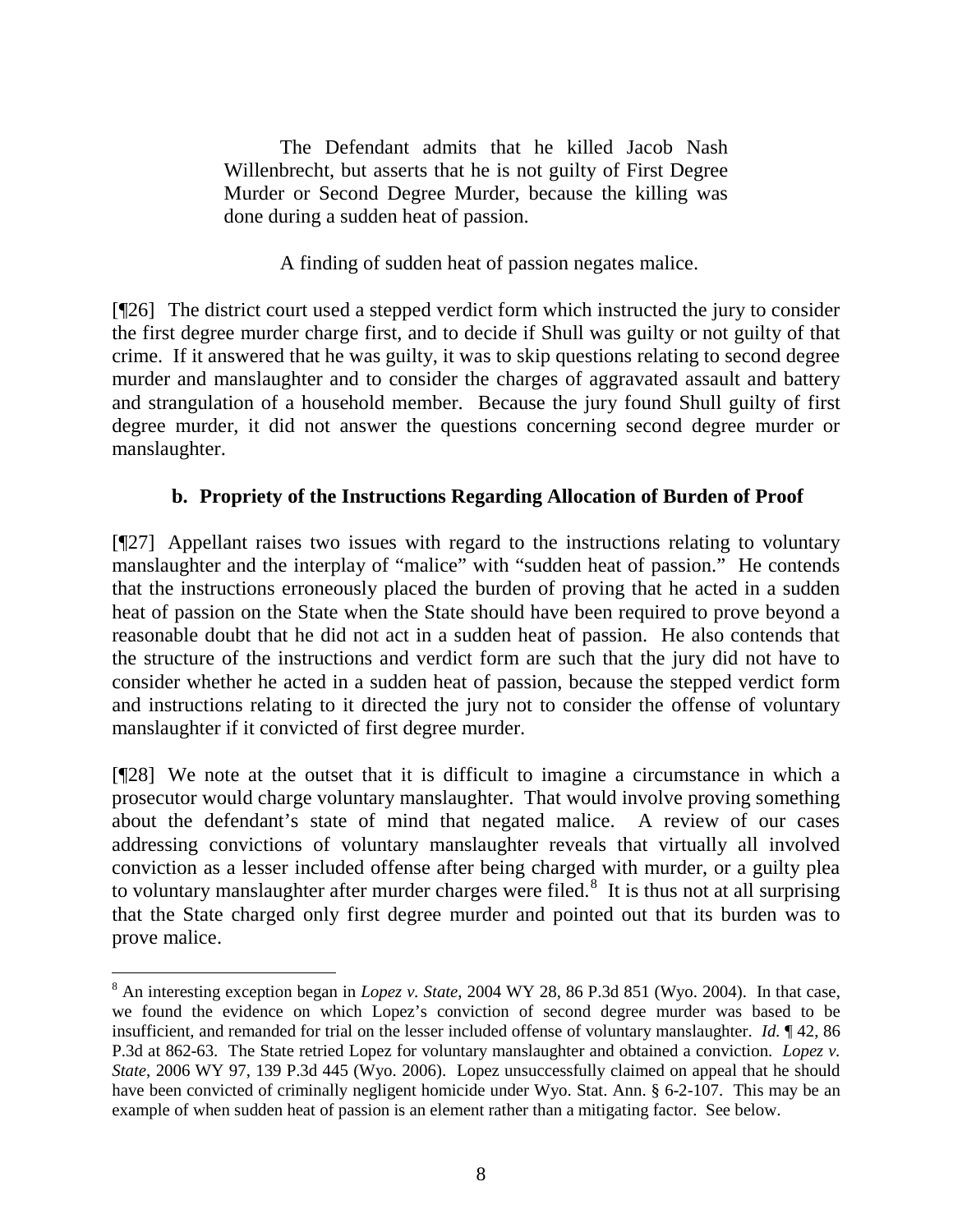[¶29] The role of sudden heat of passion as a mitigating factor is explained in wellrespected general authorities:

> The usual view of voluntary manslaughter thus presupposes an intent to kill . . . , holding that in spite of the existence of this bad intent the circumstances may reduce the homicide to manslaughter. . . .

> The usual type of voluntary manslaughter involves the intentional killing of another while under the influence of a reasonably-induced emotional disturbance (. . . "heat of passion") causing a temporary loss of normal self-control. Except for this reasonable emotional condition, the intentional killing would be murder.

2 Wayne R. LaFave, *Substantive Criminal Law* § 15.2(a) (2d ed., Oct. 2016 update).

Voluntary manslaughter is an intentional killing in the heat of passion as a result of severe provocation. As a concession to human frailty, a killing, which would otherwise constitute murder, is mitigated to voluntary manslaughter.

\* \* \*

[A]t common law and by statute in most states, since the homicide must be committed under circumstances which would otherwise be murder, defendant may act with the intent to kill or with any mental state which amounts to "malice"; the malice is negated by the provocation and the offense is mitigated from murder to voluntary manslaughter.

2 Charles E. Torcia, *Wharton's Criminal Law* § 155 (15th ed., Sept. 2016 update).

[¶30] This Court has said much the same thing:

Our laws recognize an intermediate crime lying someplace between the excusable, justifiable or privileged killing of a human being, and the unlawful taking of a life with malice. This is an unlawful type of voluntary homicide which is not legally excused, privileged or justified, but wherein there is an absence of express legal, implied or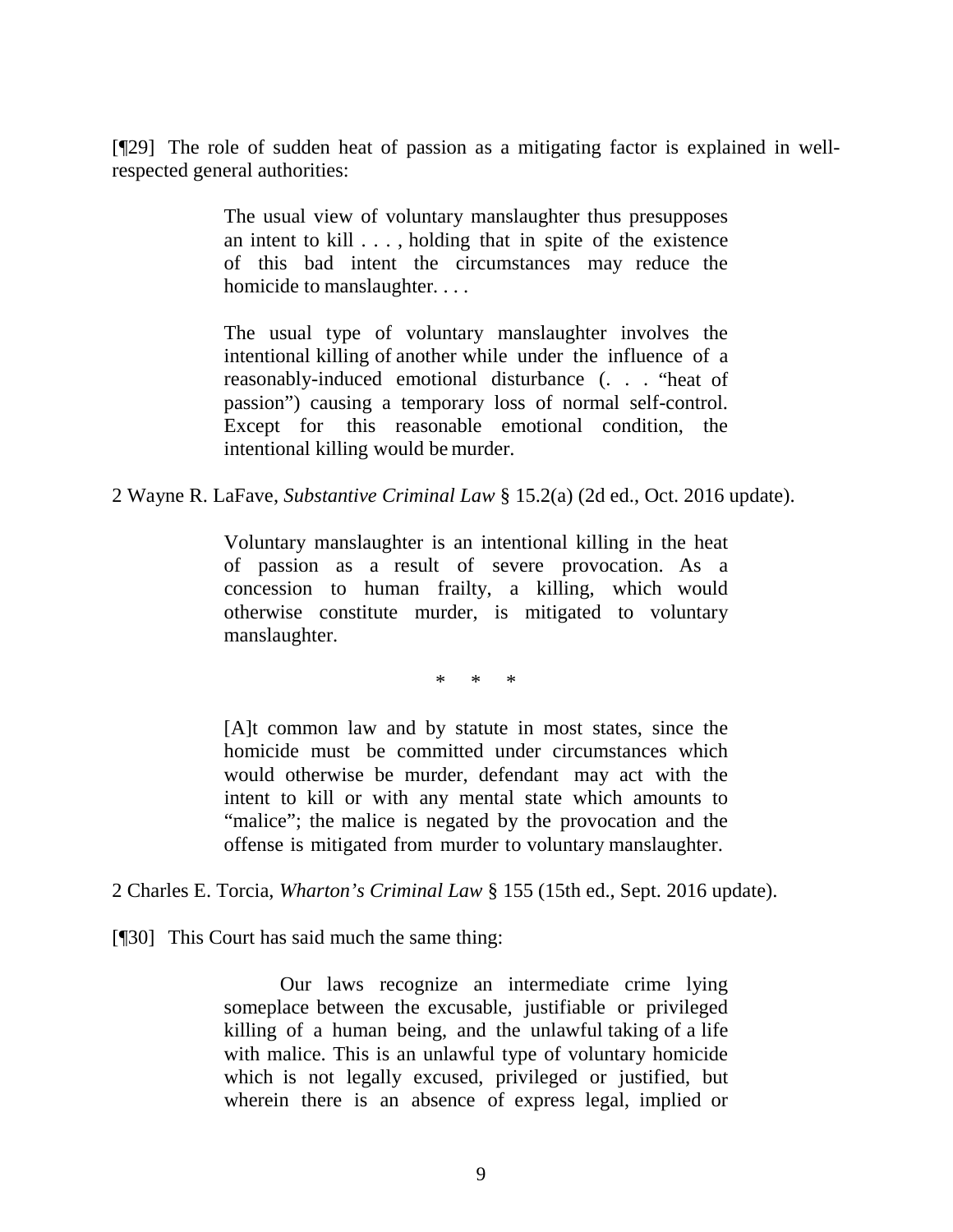constructive malice. So we find in our law, that the intentional (i.e. voluntary) doing of the wrongful act [*i.e*., killing], "upon a sudden heat of passion," although completely free of express, implied, constructive or legal malice, but committed without legal excuse, privilege or justification, is a punishable crime which we call voluntary manslaughter. This simply recognizes that there may be circumstances surrounding a killing which cannot be justified under the law of self-defense, and while not producing that degree of mental disturbance or aberration of the mind which is necessary in law to excuse the homicide, still leaves the mind devoid of that wicked, evil and unlawful purpose, or of that wilful disregard of the rights of others which is implied in the term "malice." Such circumstances mitigate or extenuate the act and make the homicide a crime of lesser degree. The "sudden heat of passion" contemplated by our voluntary manslaughter statute is descriptive of just such a state of mind, and it may occur from any emotional excitement of such intensity that it temporarily obscures reason, or leaves the mind bereft of reason.

*State v. Keffer*, 860 P.2d 1118, 1138-39 (Wyo. 1993) (quoting *State v. Helton*, 73 Wyo. 92, 115, 276 P.2d 434, 442 (1954)).

[¶31] These authorities make it clear that sudden heat of passion is a mitigator and not an element when a defendant is charged with murder. The question then arises as to which party should have the burden of proving or disproving this factor. The district court referred to sudden heat of passion as an element, based on our case law. However, although we have said otherwise at times, the question has been settled for many years as a matter of due process. 2 LaFave, *supra*, § 1.8(b) (question of whether State bears the burden of disproving a mitigator "was settled by *Mullaney v. Wilbur*").

[¶32] In *Mullaney v. Wilbur*, 421 U.S. 684, 95 S.Ct 1881, 44 L.Ed.2d 508 (1975), Mullaney killed a man who made a homosexual advance to him. *Id.* at 685, 95 S.Ct. at 1883. Maine law at the time required him to prove that he acted in the heat of passion on sudden provocation by a preponderance of the evidence. *Id*. The United States Supreme Court reversed, holding as follows:

> Maine law requires a defendant to establish by a preponderance of the evidence that he acted in the heat of passion on sudden provocation in order to reduce murder to manslaughter. Under this burden of proof a defendant can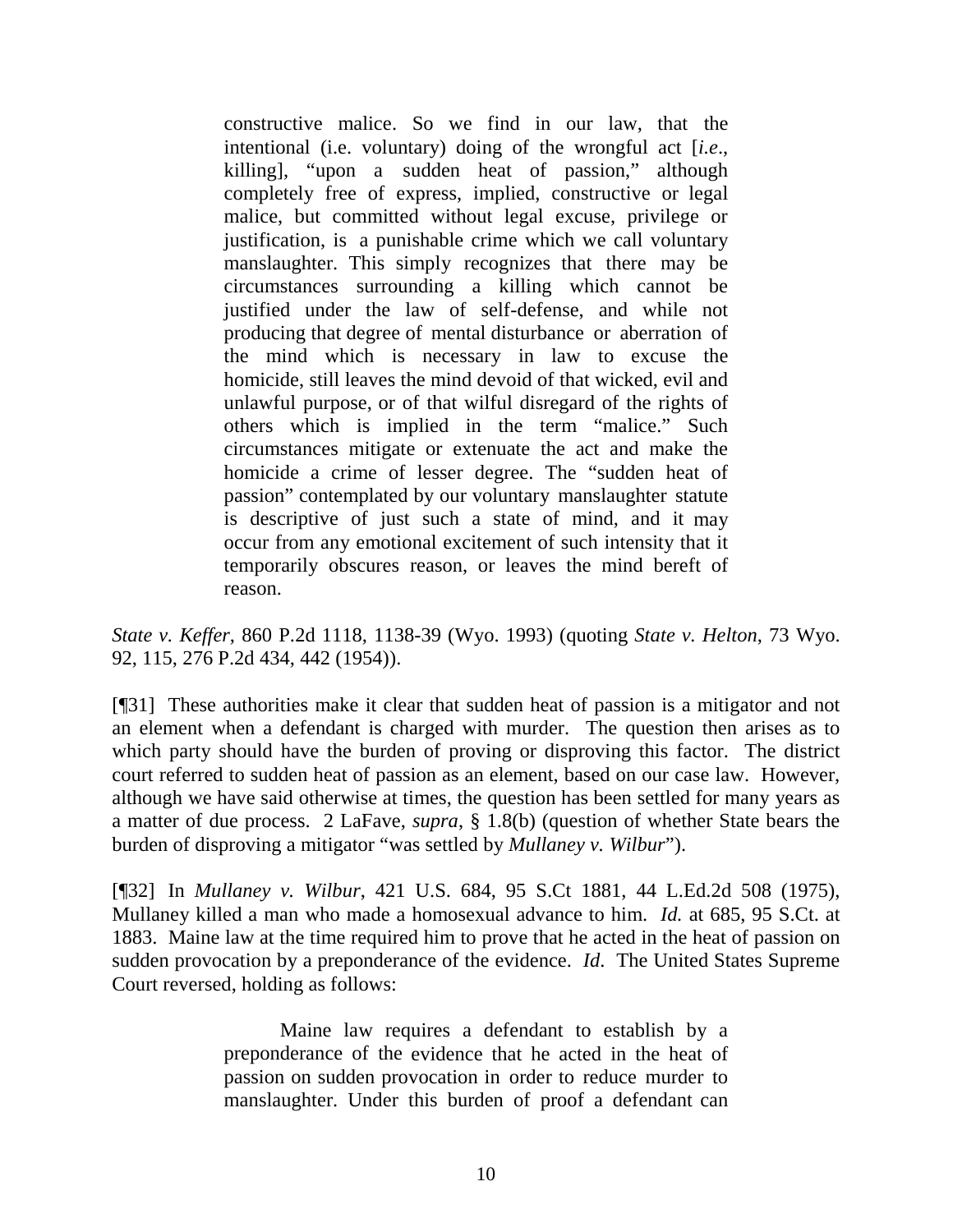be given a life sentence when the evidence indicates that it is as likely as not that he deserves a significantly lesser sentence. This is an intolerable result in a society where, to paraphrase Mr. Justice Harlan, it is far worse to sentence one guilty only of manslaughter as a murderer than to sentence a murderer for the lesser crime of manslaughter. *In re Winship*, 397 U.S. [358], 372[, 92 S.Ct. 1068, 1076, 25 L.Ed.2d (concurring opinion). **We therefore hold that the Due Process Clause requires the prosecution to prove beyond a reasonable doubt the absence of the heat of passion on sudden provocation when the issue is properly presented in a homicide case**.

*Mullaney*, 421 U.S. at 703-04, 95 S.Ct. at 1892 (emphasis added).

[¶33] The effect of the pattern instruction given here is perhaps more pernicious than that in *Mullaney*. The jury was told that the State had to prove sudden heat of passion. The State, quite understandably, argued that the killing was with malice. The effect of this instruction was to tell the jury that the party with the burden of proof could "opt out" of consideration of sudden heat of passion, thereby depriving Shull of a potential mitigator.

[¶34] If Shull presented some evidence that he acted in a sudden heat of passion, as the district court must have found he did, the jury should have been told that the State had the burden of proving the absence of a sudden heat of passion, much as it would have been if there had been a complete defense of self-defense. *Drennen v. State,* 2013 WY 118, ¶ 22, 311 P.3d 116, 124 (Wyo. 2013)

[¶35] The State points out that this Court has held just the opposite in the past – we have held that sudden heat of passion is an element the State must prove. We have also held that the State did not have to prove the absence of sudden heat of passion, in part because proof of malice necessarily rules out sudden heat of passion. *See, e.g., Yung v. State*, 906 P.2d 1028, 1035-36 (Wyo. 1995); *Janpol v. State*, 2008 WY 21, ¶¶ 9, 10, 178 P.3d 396, 400 (Wyo. 2008). *But cf. Lane v. State*, 12 P.3d 1057, 1062 (Wyo. 2000) (Court suggested it had gone too far in describing sudden heat of passion as an element after the district court failed to define the term).

[¶36] These holdings are untenable in light of *Mullaney*. *Mullaney* did not equivocate. The district court decided that the jury should be allowed to consider the mitigator of sudden heat of passion, and the jury should have been entitled to a correct set of instructions regarding it. Other authorities take *Mullaney* at face value, including the authors of a leading compilation of federal jury instructions: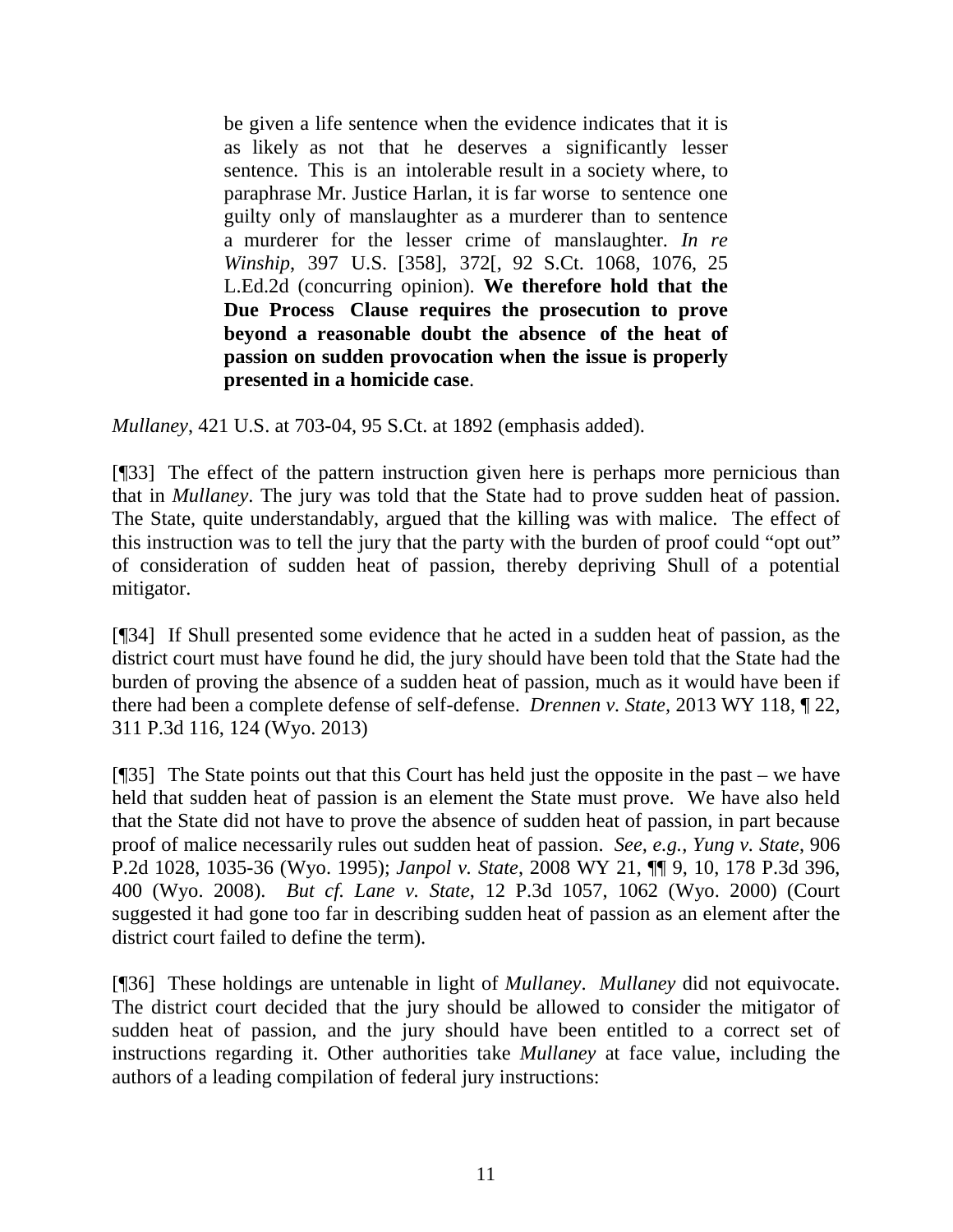The Supreme Court held that in order to obtain a murder conviction, the prosecution must "prove beyond a reasonable doubt the absence of the heat of passion on sudden provocation when the issue is properly presented in a homicide case." *Mullaney v. Wilbur*, 421 U.S. 684, 697-98, 704, 95 S.Ct. 1881, 1888-89, 1892, 44 L.Ed.2d 508 (1975). Failure to impose this requirement exempts the government from its obligation to prove the defendant guilty of murder beyond a reasonable doubt. *See Mullaney*, 421 U.S. at 697- 98, 95 S.Ct. at 1888-89, 1892.

2A Kevin F. O'Malley et al., *Federal Jury Practice and Instructions*, note to § 45.09 (6<sup>th</sup> ed., Aug. 2015 update).

[¶37] The voluntary manslaughter statute does not tell us whether sudden heat of passion is an element or a mitigator, and, as we have already said, it is nearly impossible to imagine a case in which a prosecutor would charge voluntary manslaughter and assume the burden of proving sudden heat of passion. [9](#page-12-0) The statutory scheme creates a situation in which an absence of premeditation reduces an offense to second degree murder if there is malice, and to voluntary manslaughter if the State cannot disprove sudden heat of passion if there is some evidence to support the mitigator.

[¶38] As *Mullaney* observed while discussing an argument that proving the absence of sudden heat of passion could be difficult:

> Indeed, the Maine Supreme Judicial Court itself acknowledged that most States require the prosecution to prove the absence of passion beyond a reasonable doubt. Moreover, the difficulty of meeting such an exacting burden is mitigated in Maine where the fact at issue is largely an "objective, rather than a subjective, behavioral criterion." *State v. Rollins*, 295 A.2d [914], at 920 [(Me 1972)]. In this respect, proving that the defendant did not act in the heat of passion on sudden provocation is similar to proving any other element of intent; it may be established by adducing evidence of the factual circumstances surrounding the commission of the homicide. And although intent is typically considered a fact peculiarly within the knowledge of the defendant, this does not, as the Court has long recognized, justify shifting the burden to him. See *Tot v. United States*, 319 U.S. 463, 469, 63 S.Ct. 1241, 1245, 87 L.Ed. 1519 (1943); *Leary v. United*

<span id="page-12-0"></span> <sup>9</sup> See the discussion of *Lopez v. State, supra*, note 8.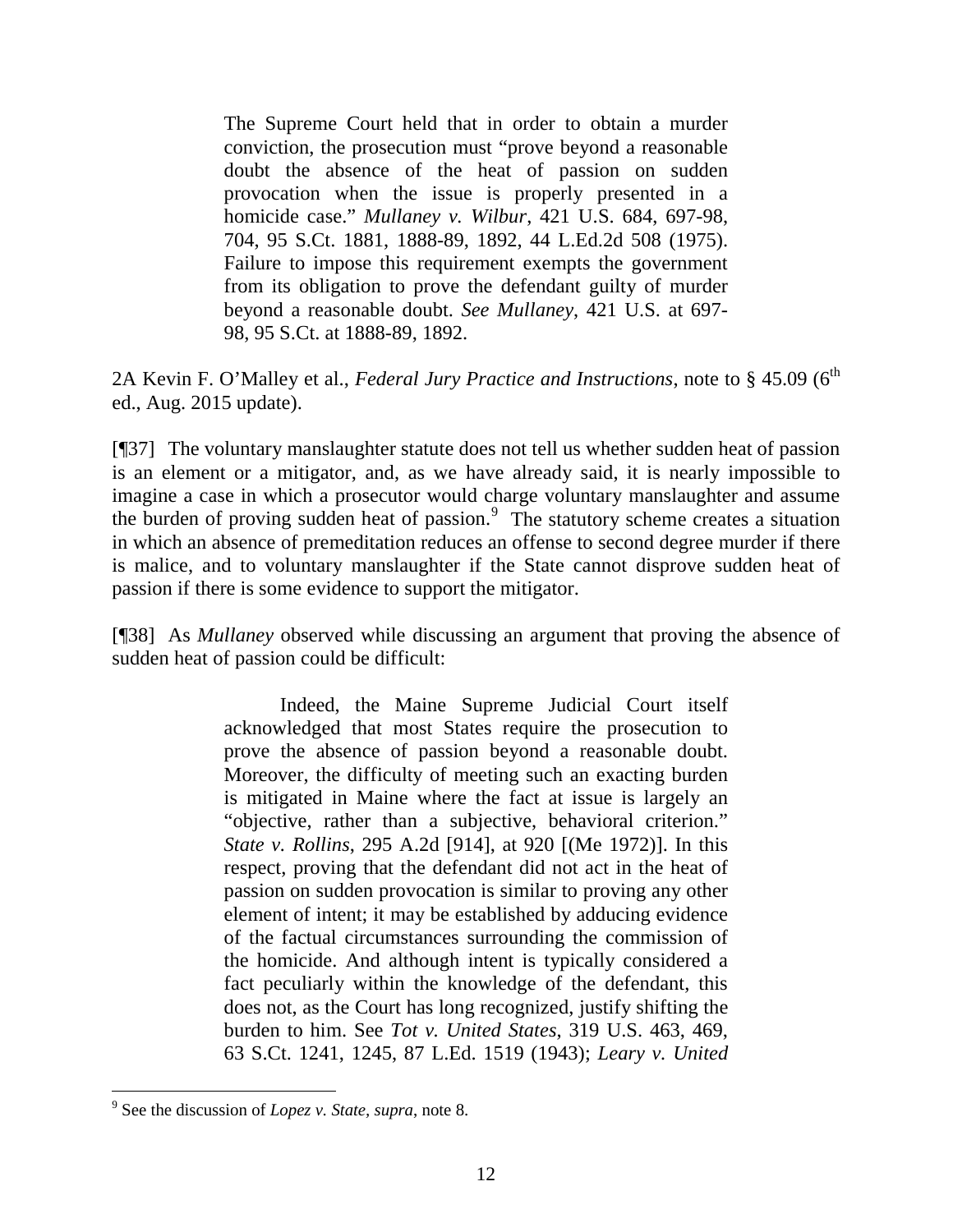*States*, 395 U.S. 6, 45, 89 S.Ct. 1532, 1552, 23 L.Ed.2d 57 (1969).

Nor is the requirement of proving a negative unique in our system of criminal jurisprudence. Maine itself requires the prosecution to prove the absence of self-defense beyond a reasonable doubt. *See State v. Millett*, 273 A.2d 504 (1971).<sup>30</sup> Satisfying this burden imposes an obligation that, in all practical effect, is identical to the burden involved in negating the heat of passion on sudden provocation. Thus, we discern no unique hardship on the prosecution that would justify requiring the defendant to carry the burden of proving a fact so critical to criminal culpability.

*Mullaney*, 421 U.S. at 701-02, 95 S.Ct. at 1891 (footnotes and some citations omitted).

[¶39] The jury should have been given instructions which properly allocated the burden to disprove sudden heat of passion. (See discussion of *Wilkerson v. State* below). O'Malley suggests the following means of allocating the burden of proof in an instruction for second degree murder in a note to their pattern instruction:

> If there is evidence that the defendant acted upon a sudden quarrel or heat of passion, a fourth element, as well as some additional defining language, should be added. For example,

> "*Four:* The defendant did not act upon a sudden quarrel or in the heat of passion caused by adequate provocation."

2A O'Malley, *supra*, note to § 45.04. Colorado similarly suggests an instruction that directs the jury to consider heat of passion if it finds guilt of second degree murder and to answer a special interrogatory on this issue. Colorado Criminal Pattern Jury Instruction 3-1:08 (2015).

[¶40] Shull also contends that the stepped nature of the verdict form and the instructions concerning its completion and the placement of Instruction 35 effectively divorced the question of sudden heat of passion from the question of malice, while the two are intertwined. The State contends that Instruction 35 effectively cures that particular problem. We will address this in connection with our inquiry as to whether there is error requiring reversal.

## **c. Standard of Review and Significance of Errors**

[¶41] We have said the following concerning jury instructions: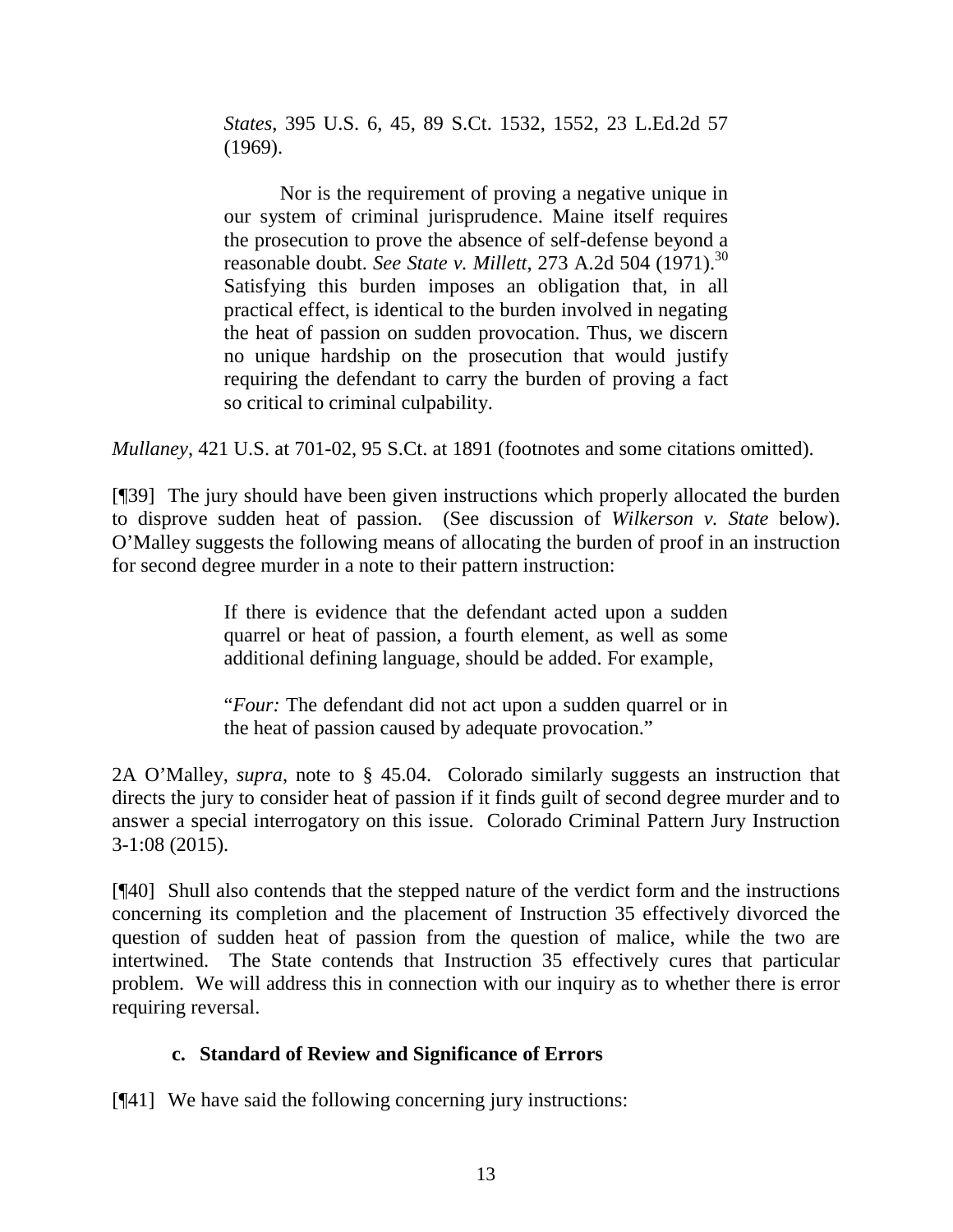As we have previously noted, the United States Supreme Court has said that a penal statute must "define the criminal offense with sufficient definiteness that ordinary people can understand what conduct is prohibited and in a manner that does not encourage arbitrary and discriminatory enforcement." *Griego v. State*, 761 P.2d 973, 975 (Wyo. 1988) (quoting *Kolender v. Lawson*, 461 U.S. 352, 103 S.Ct. 1855, 1858, 75 L.Ed.2d 903 (1983)). The same principle applies to jury instructions. The purpose of jury instructions is to "provide the jury with a foundational legal understanding to enable a reasoned application of the facts to the law." *Walker v. State*, 2013 WY 58, ¶ 31, 302 P.3d 182, 191 (Wyo. 2013). In order to support a reliable verdict, it is crucial that the trial court correctly state the law and adequately cover the relevant issues. *Id*. Ultimately, the test of adequate jury instructions is "whether the instructions leave no doubt as to the circumstances under which the crime can be found to have been committed." *Id*. (quoting *Burnett v. State*, 2011 WY 169, ¶ 14, 267 P.3d 1083, 1087 (Wyo. 2011)).

*Wilkerson v. State*, 2014 WY 136, ¶ 25, 336 P.3d 1188, 1199 (Wyo. 2014). On the other hand, we have also recognized that as long as jury instructions correctly state the law and leave no doubt as to the circumstances in which a crime can be found to have been committed, the trial court has considerable discretion in the assembly of instructions it gives and in the wording used.

> A trial court does not abuse its discretion by referring the jury to instructions that, when viewed as a whole and in the context of the entire trial, fairly and adequately cover the issues. *Budder v. State*, 2010 WY 123, ¶ 7, 238 P.3d 575, 577 (Wyo. 2010).

*Cecil v. State*, 2015 WY 158, ¶ 14, 364 P.3d 1086, 1090 (Wyo. 2015).

[¶42] With regard to the allocation of the burden of proving the absence of sudden heat of passion, trial defense counsel did not object to Instruction 21, which allocated the burden of proving what we have found to be a mitigator to the State. The State contends that we should review for plain error. Plain error exists when: (1) the alleged error is of record; (2) the error violates a clear and unequivocal rule of law in a clear and obvious, not merely arguable, way, and; (3) the error adversely affected a substantial right to the appellant's material prejudice. *Jealous v. State*, 2011 WY 171, ¶ 11, 267 P.3d 1101, 1104 (Wyo. 2011).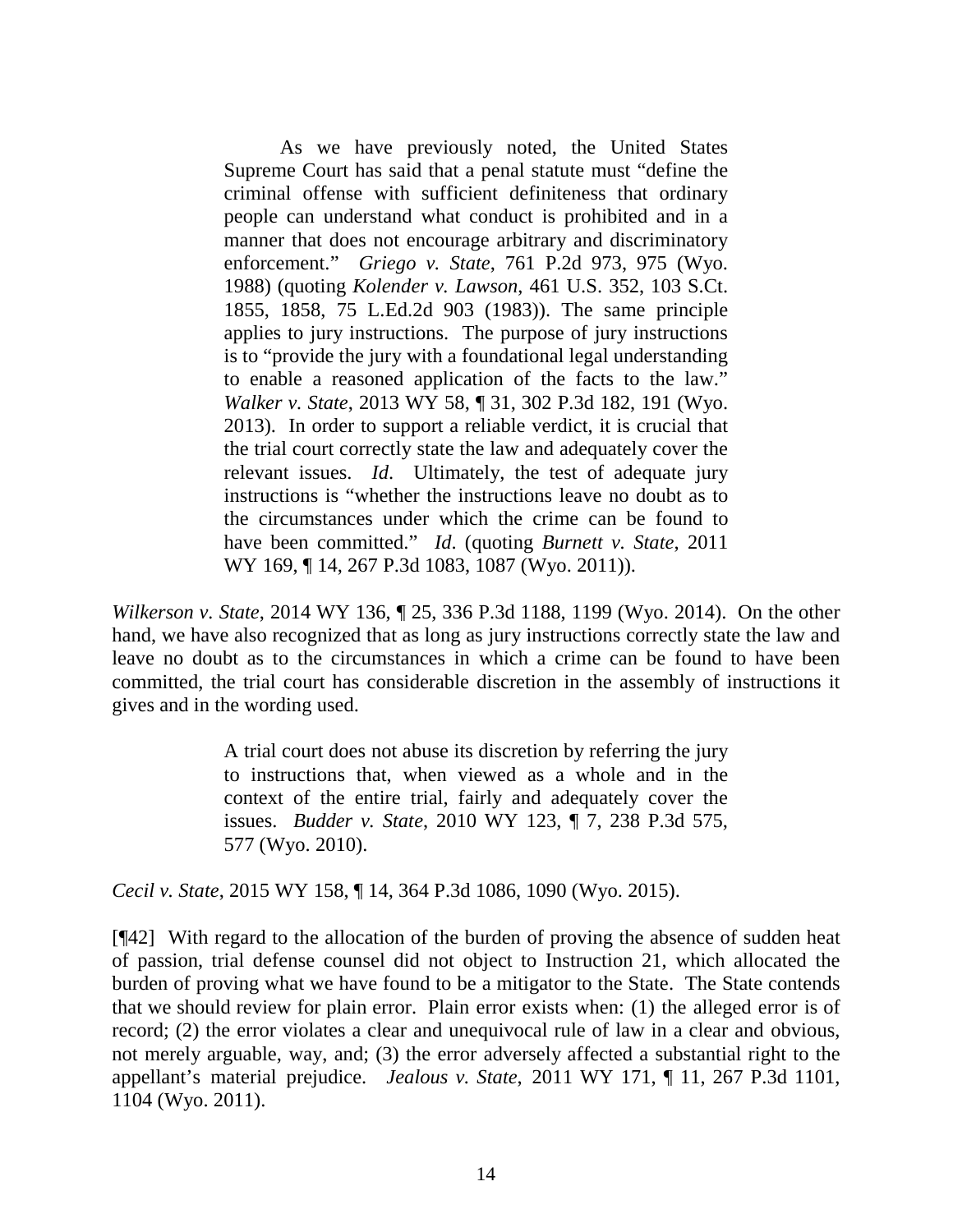[¶43] Shull contends, on the other hand, that the error was structural, and that reversal is required. A structural error, as distinguished from a trial error, is a defect affecting the framework within which the trial proceeds, rather than simply an error in the trial process itself. *See Neder v. United States*, 527 U.S. 1, 8-9, 119 S.Ct. 1827, 1833-34, 144 L.Ed.2d 35 (1999). In *Sullivan v. Louisiana*, 508 U.S. 275, 113 S.Ct. 2078, 124 L.Ed.2d 182 (1993), the United States Supreme Court ruled that the failure to properly allocate the burden of proof is a structural error:

> [T]he essential connection to a "beyond a reasonable doubt" factual finding cannot be made where the instructional error consists of a misdescription of the burden of proof, which vitiates *all* the jury's findings. A reviewing court can only engage in pure speculation—its view of what a reasonable jury would have done. And when it does that, "the wrong entity judge[s] the defendant guilty."

*Id*. at 281, 113 S.Ct. at 2082. *See also Granzer v. State*, 2008 WY 118, ¶ 16, 193 P.3d 266, 271 (Wyo. 2008) (acknowledging the rule generally). The distinction between structural error and harmless (or plain) error is critical – if an error is structural, the conviction must be reversed. 7 LaFave, *Criminal Procedure* § 27.6(d) (4<sup>th</sup> ed., Dec. 2016 update).

[¶44] The State correctly points out that after *Sullivan*, the United States Supreme Court has held that various instructional errors, including failure to instruct on an element, are subject to harmless error analysis if there has been an objection, rather than treatment as structural error. *See*, *e.g., Hedgpeth v. Pulido*, 555 U.S. 57, 61, 129 S.Ct. 530, 532, 172 L.Ed.2d 388 (2008) (per curiam); *Neder v. United States,* 527 U.S. 1, 119 S.Ct. 1827, 144 L.Ed.2d 35 (1999) (omission of an element of an offense); *California v. Roy,* 519 U.S. 2, 117 S.Ct. 337, 136 L.Ed.2d 266 (1996) (per curiam) (erroneous aider and abettor instruction); *Pope v. Illinois,* 481 U.S. 497, 107 S.Ct. 1918, 95 L.Ed.2d 439 (1987) (misstatement of an element of an offense); *Rose v. Clark*, 478 U.S. 570, 106 S.Ct. 3101, 92 L.Ed.2d 460 (1986) (instruction that malice was presumed analyzed under a harmless error standard).

[¶45] We have applied this principle in the past, *see Granzer*, ¶ 18, 193 P.3d at 271-72 (failure to instruct on an element of a crime), and we generally have no quarrel with it now. It would require plain error analysis in the absence of an objection to the instruction placing the burden of proving sudden heat of passion on the State. However, the instruction in this case goes farther. As we have already noted, it allocates the burden of proving a sudden heat of passion to the State, which understandably had no inclination or motivation to prove it, and every reason to disprove it. This effectively allowed the State to control the jury's consideration of the mitigator that Shull relied upon. This was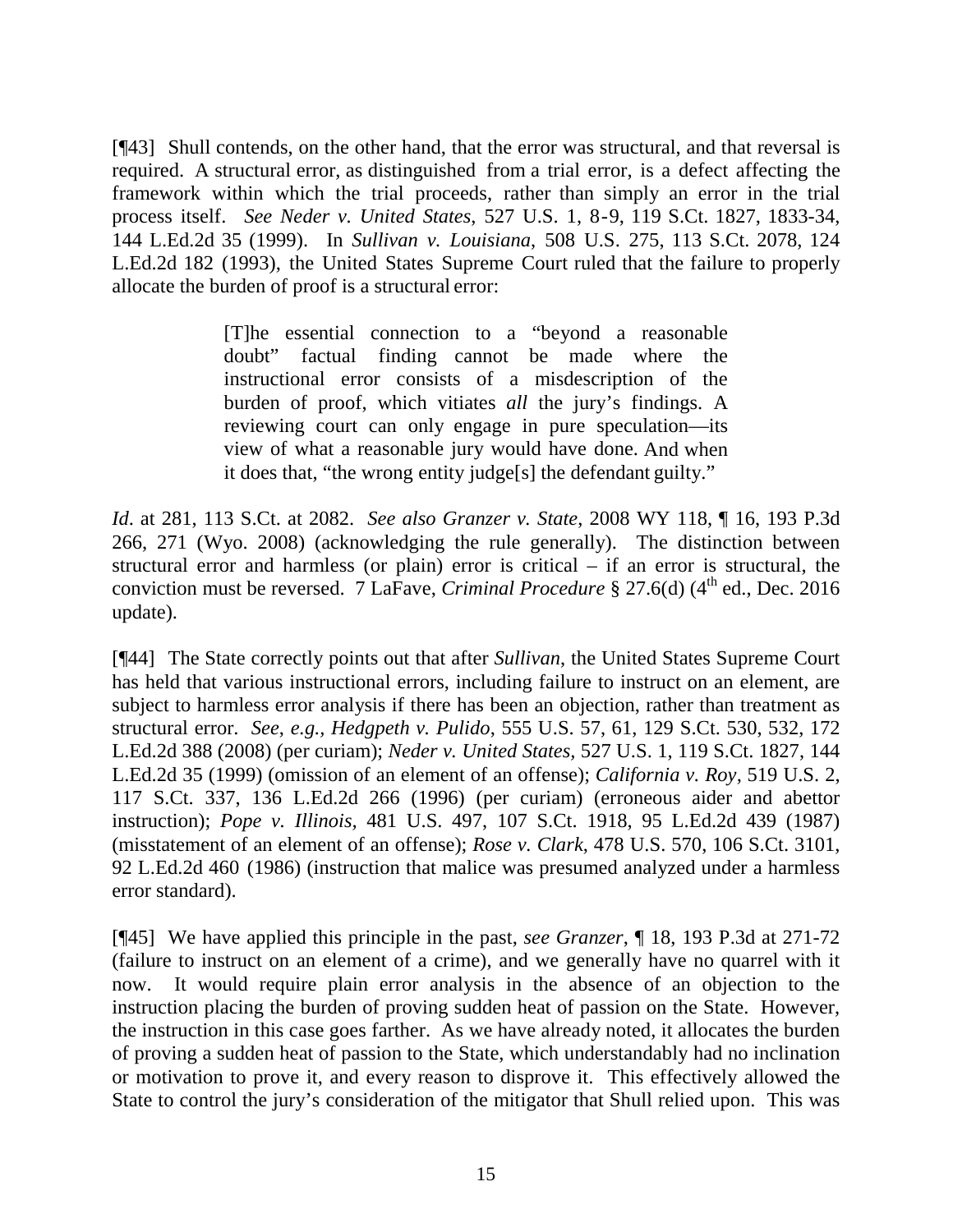more than a simple instructional error – it created one of those rare cases in which an instructional error is structural. It is closer to the error found to be structural in *Sullivan* than errors held not to be. 7 LaFave, *supra*, § 27.6(d) (listing cases in which errors were held structural and those subject to harmless error review). It requires reversal. This error was compounded by the manner in which the jury was instructed to consider sudden heat of passion.

[¶46] Trial defense counsel did preserve the claim that the element of sudden heat of passion should be tied to the definition of malice early in the instructions by objecting to the definition of malice and suggesting language which would have connected the definition of malice to a sudden heat of passion. He also asked that the verdict form contain a special interrogatory as to whether the jury found a sudden heat of passion or not. The trial judge declined to submit that question. This record would require us to determine whether this was in fact error, and if so, whether it was harmless. *Morris v. State*, 2009 WY 88, 15, 210 P.3d 1101, 1105 (Wyo. 2009). The State argues this point is adequately covered in Instruction 35, which is quoted above. That instruction does say that "[a] finding of sudden heat of passion negates malice."

[¶47] However, because it comes so late in the instructions, Shull contends that the jury would not have had occasion to consider it in connection with the stepped verdict form which required the jury to consider first degree murder under a definition of malice unconnected to the mitigator of sudden heat of passion. After that, it was directed to skip the questions which might have directed it back to the question of sudden heat of passion.

[¶48] We noted above that the federal pattern instructions and the Colorado patterns are structured so as to direct the jury to the issue of whether a killing was done under a sudden heat of passion while it is considering murder charges. To do so is therefore hardly unprecedented.

[¶49] In *State v. Hinrichsen*, 877 N.W.2d 211 (Neb. 2016), the Nebraska Supreme Court upheld a conviction for first degree murder despite a contention that the stepped instructions used prevented the jury from considering a "sudden quarrel" theory<sup>[10](#page-16-0)</sup> until it had found the defendant guilty of first degree murder, thereby shifting the burden of proof from the state to the defendant. *Id.* at 226-27. In a special concurrence, Justice Wright pointed out the problem with the stepped verdict form in a case involving these kinds of issues, as had a dissenting justice:

> Premeditation or provocation are fact issues that should be considered simultaneously when there is proper evidence of a provocation. The logic of this rule is that since provocation negates premeditation and premeditation

<span id="page-16-0"></span><sup>&</sup>lt;sup>10</sup> "Sudden quarrel" is similar to Wyoming's "sudden heat of passion."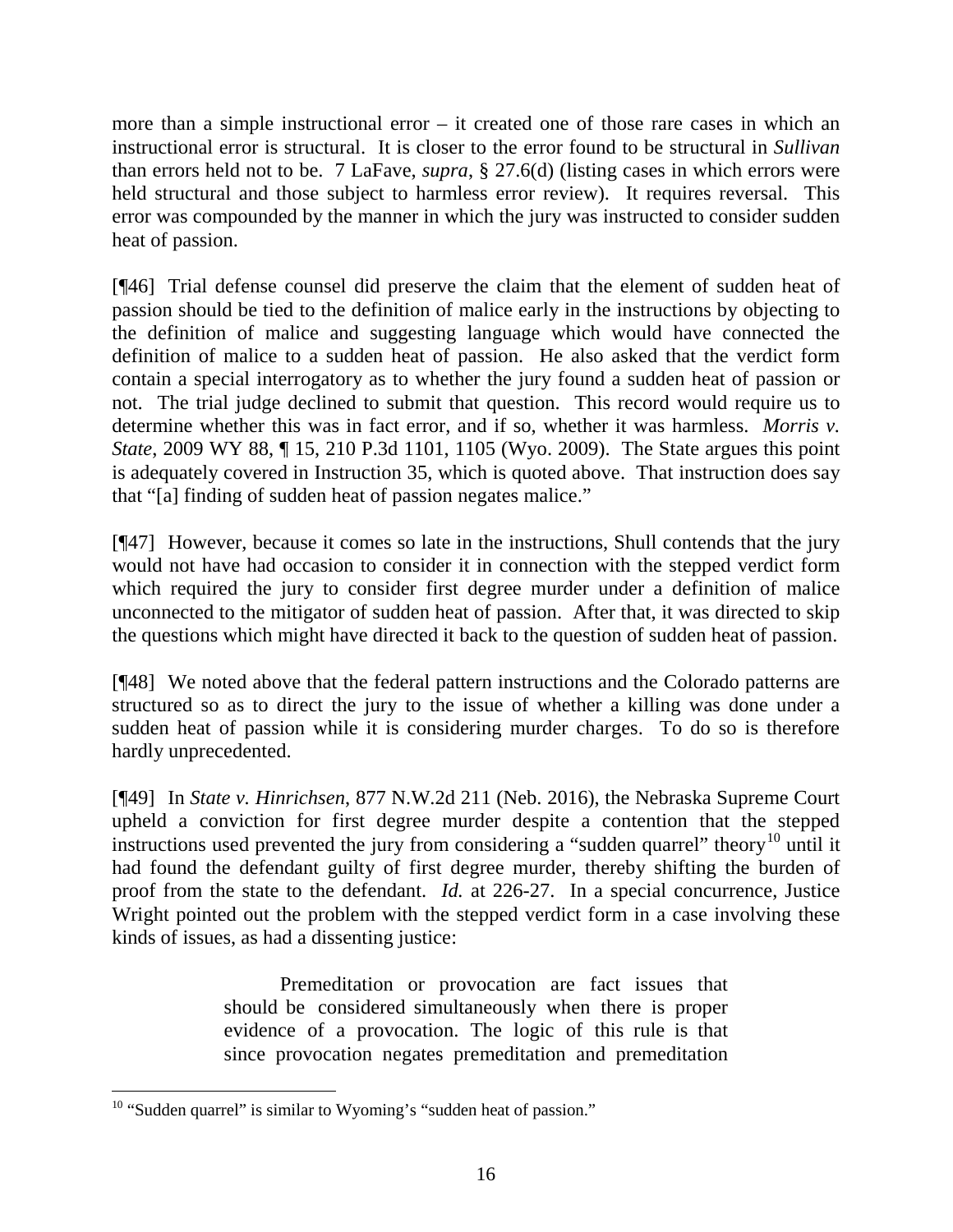negates provocation, the jury should consider and decide this question at the same time. When the defendant has presented proper evidence that the defendant was acting under a provocation, that issue should be addressed at the same time that the jury considers whether the act causing the death was premeditated.

In a first degree murder case, the State presents its evidence that the murder was premeditated. If the defendant offers evidence that the killing was the result of provocation, the State's evidence must establish beyond a reasonable doubt that the murder was not the result of a provocation. In that manner, the burden remains upon the State to prove the elements of the crime and thus, the burden of proof never shifts to the defendant. The State disproves the defense of provocation by its evidence of premeditation. The question is whether the State's evidence negates beyond a reasonable doubt the claim of provocation. The State negates the defendant's claim of provocation by presenting evidence that proves beyond a reasonable doubt that the defendant killed the victim with premeditation and malice aforethought.

An acquittal first step instruction precludes the jury from effectively considering the factual issue of provocation in its determination of a defendant's guilt. . . . And under a step instruction on the three degrees of homicide, the jury must acquit the defendant of first and second degree murder before it considers the issue of provocation. This has the effect of prioritizing the evidence by requiring the jury to consider first and second degree murder before it can consider the evidence of provocation. I agree with the dissent's position that the court is required to instruct the jury in a manner that explains the jury's options . . . of whether to convict the defendant of first degree murder, second degree murder, or manslaughter.

*Id.* at 230-31 (Wright, J., concurring in the result).<sup>[11](#page-17-0)</sup>

[¶50] We have in the past generally approved of stepped verdict forms, and we continue to do so. *Evanson v. State*, 546 P.2d 412, 415 (Wyo. 1976).<sup>12</sup> It is normally entirely

<span id="page-17-1"></span><span id="page-17-0"></span> $11$  Justice Wright concurred despite the quoted reservations because he did not believe the evidence justified giving an instruction on sudden quarrel.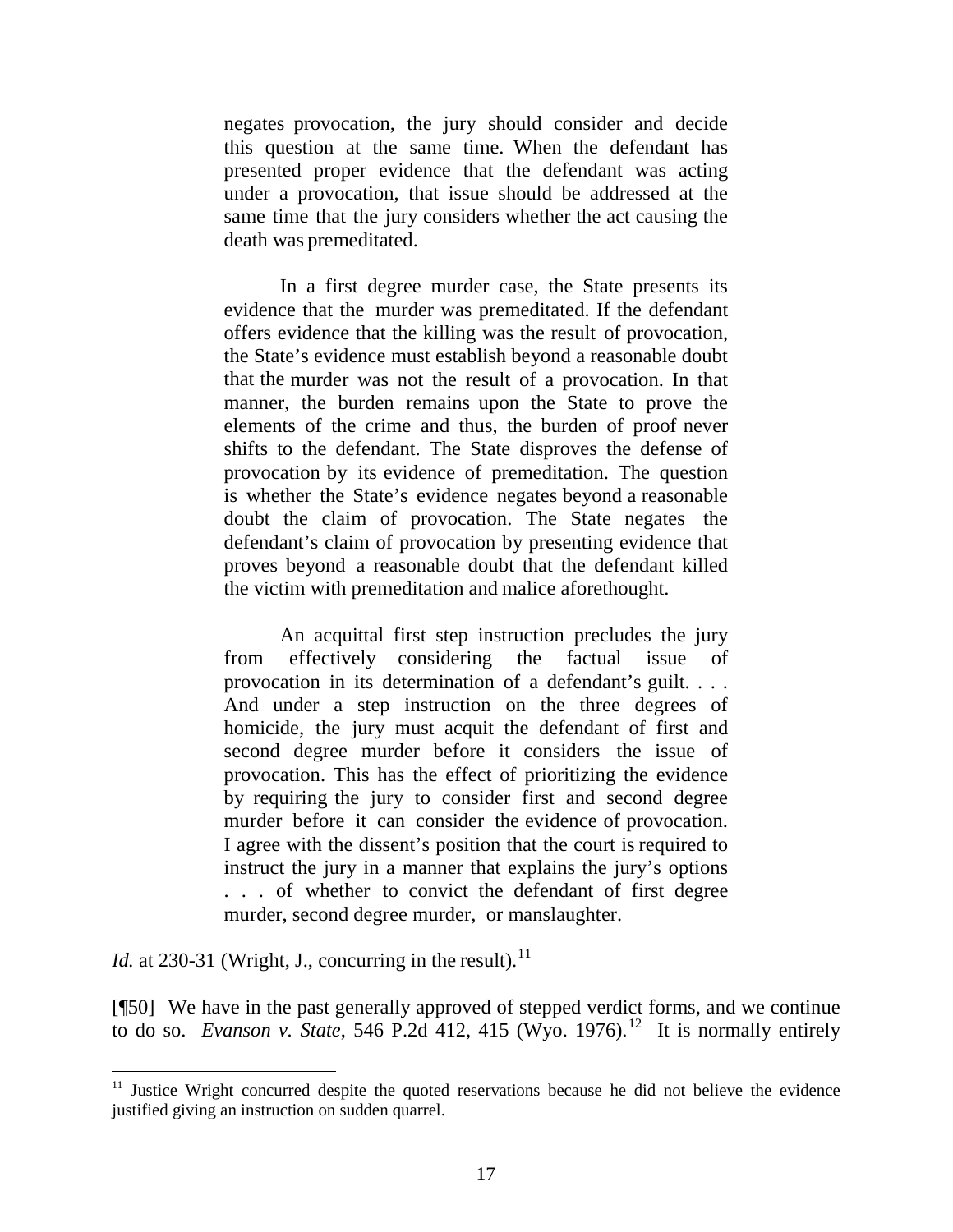reasonable to proceed from the most serious offense to lesser included offenses. However, those justices disagreeing with the majority's decision in *Hinrichsen* make a valid point – the stepped form used in this case does not work well in murder cases in which the mitigating factor of sudden heat of passion is properly raised. It would certainly be appropriate to use the stepped form on retrial, and it could easily be modified to assure that the mitigating factor is considered. We will leave it to the trial judge to find the best means of assuring that the jury considers the sudden heat of passion mitigator in connection with the definition of malice, but in our view that would not be the manner in which the instructions given in this case were structured.

[¶51] Shull's first degree murder conviction must be reversed due to structural error, and the case must be remanded for a new trial.

# **2. Intentional Killing and Voluntary Manslaughter**

[¶52] Because we reverse and remand this case for a new trial, it is not strictly necessary for us to address this issue. However, we do so in the interest of judicial economy, and to offer guidance for the new trial*. See, e.g., Phillips v. State*, 597 P.2d 456, 463 (Wyo. 1979).

[¶53] The record reflects confusion as to whether voluntary manslaughter includes a killing in which the defendant has the subjective intent to kill. This was a critical issue, as Shull did not deny killing Willenbrecht intentionally, and the evidence of multiple stabbings and slashing his throat certainly support a conclusion that he did so. As noted above, trial defense counsel filed a motion in limine seeking to link the mitigator of sudden heat of passion to the definition of malice, which we have already discussed. In a hearing immediately before trial began, defense counsel made this comment:

> [The State] want[s] to say that all you need . . . for malice is to consciously decide to kill and to kill. People under sudden heat of passion are consciously deciding to kill, but they are under a sudden heat of passion which removes their mind from reason without the sufficient cool-off time.

In response, the prosecutor stated:

I have never read a case that says that a person who kills under heat of passion has consciously decided to kill. If I see that case, I'll eat my shoe.<sup>[[13\]](#page-18-0)</sup> But I have never seen it, and I have read a lot of cases in my day.

<sup>&</sup>lt;sup>12</sup> We recognize that *Janpol, supra*, dealt with issues similar to this case and reached a different result.

<span id="page-18-0"></span> $13$  As the following discussion indicates, the day has come to make good on that promise.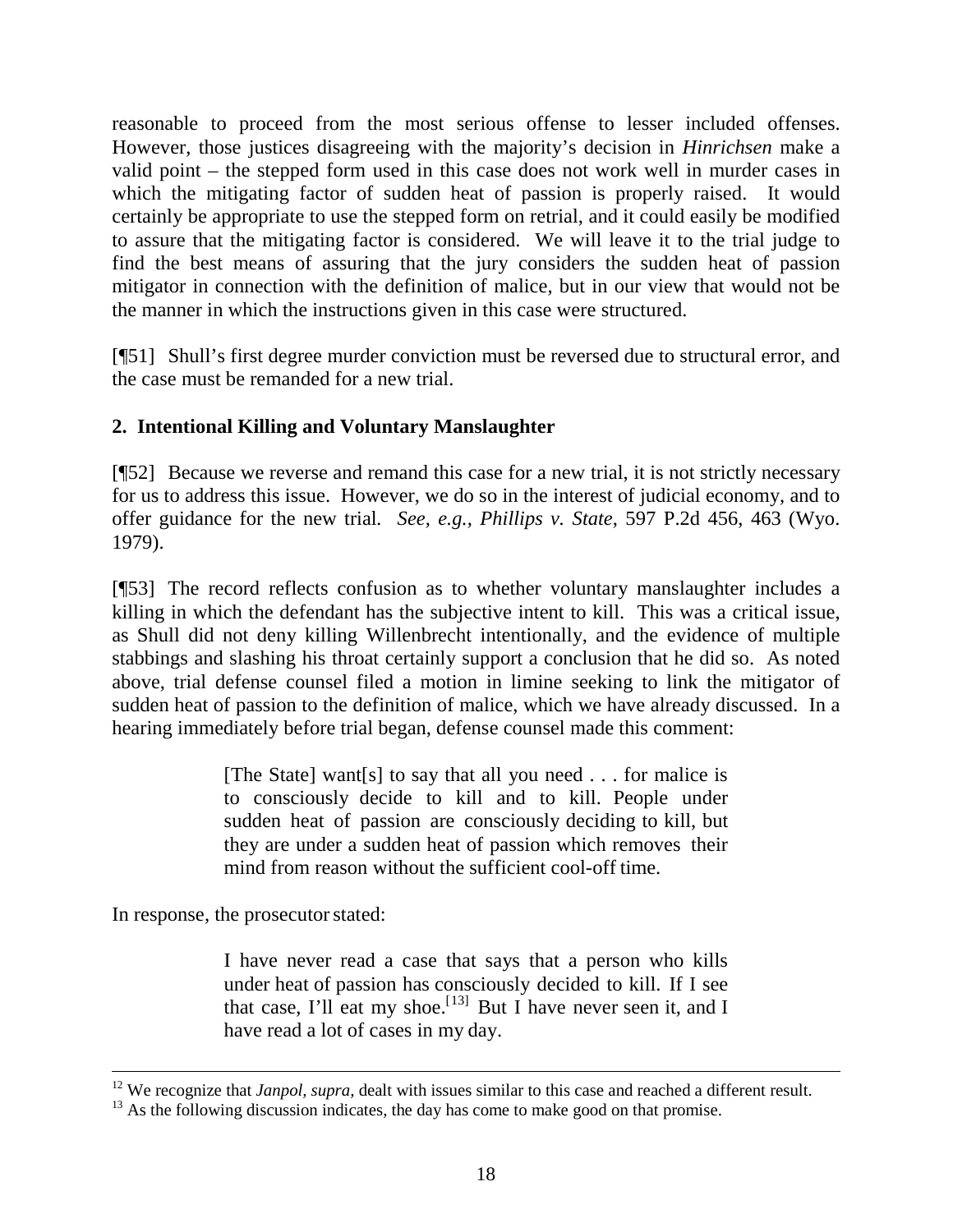[¶54] No ruling was required on this precise issue at that point, and the trial proceeded with defense counsel acknowledging that Shull killed Willenbrecht intentionally but arguing that he did so under a sudden heat of passion. This then occurred in closing argument:

> [Defense Counsel]: The heat of passion must be aroused suddenly. You know, we've got him turning around, seeing him in bed, and he pulls out his knife, and he attacks him.

> And the act resulting in death. So you know, the act resulting in death is these nine stab wounds and seven cutting wounds. You know, the act resulting in death, I mean, these are acts of a -- of a person who is under a sudden heat of passion, who has just lost it.

> And does he intend to kill? Yes, obviously, the people who kill somebody under sudden heat of passion, that's what they mean to do.

> [Prosecutor]: Objection, Your Honor. That, I believe, is a misstatement of the law.

THE COURT: Sustained.

[¶55] The prosecutor then made these statements in rebuttal closing argument:

Certainly, the defendant has an explanation of his own for all the precursor activities that we talked about before the killing in this case. But except for the -- in the end, he stabbed a guy 17 times. So if we -- or 16 times. So if we take a look at the facts, it all adds up to murder.

\* \* \*

The defendant coins this as just losing it. And I believe [defense counsel] said, "And he started stabbing and slashing." You don't have to take that explanation. Sixteen wounds can be taken by you as evidence of intent and continued intent.

\* \* \*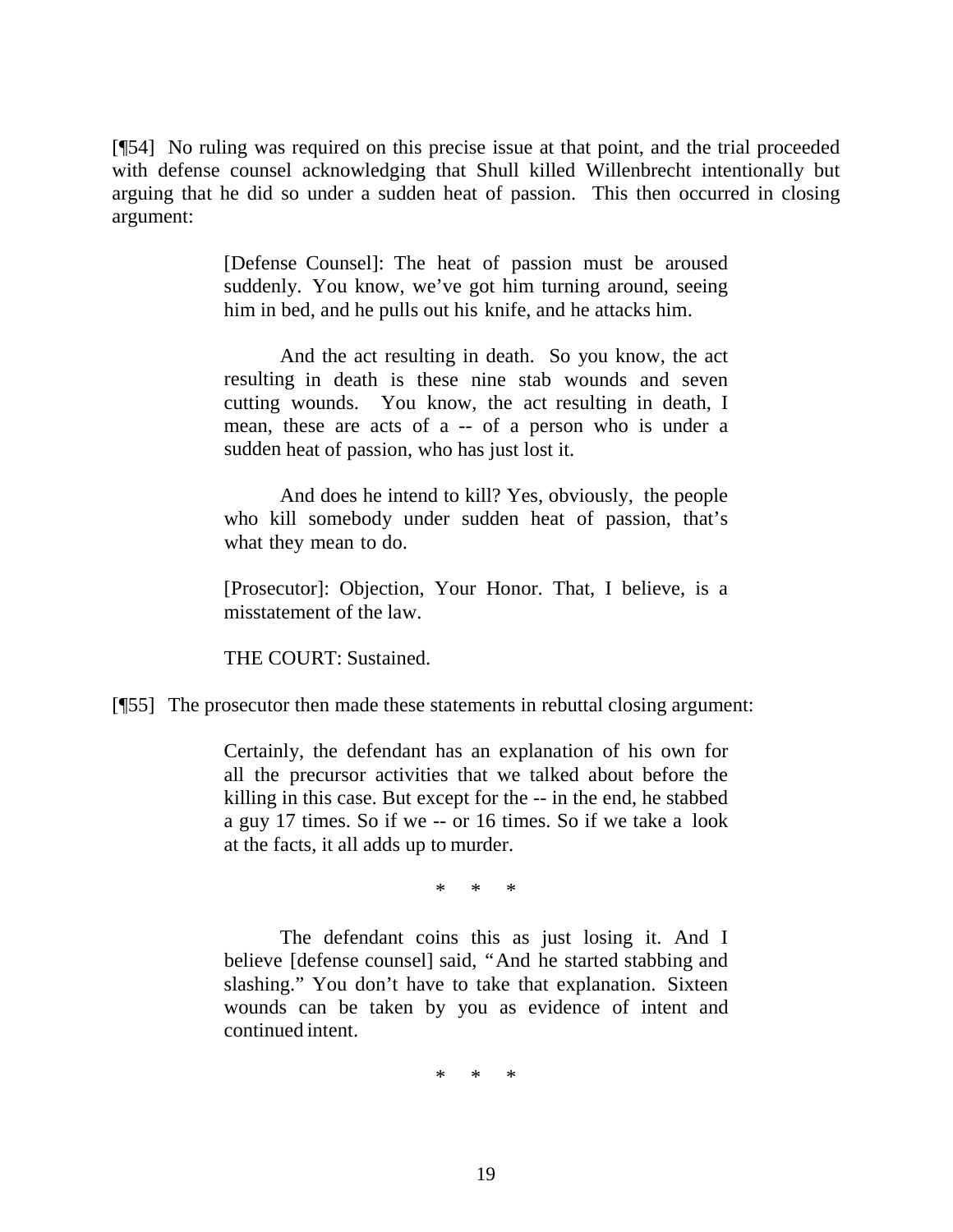Nowhere in your instructions will you see any requirement that there be any planning at all. All you have to do is make a conscious decision to kill and then kill.

[¶56] After the jury rendered its verdict, defense counsel filed a motion for a new trial under Wyoming Rule of Criminal Procedure 33, in which he argued that the ruling and argument told the jury that an intentional killing cannot be manslaughter. The motion was denied.

[¶57] Shull argues that this ruling effectively told the jury that he could not avail himself of the lesser included offense of voluntary manslaughter if he killed Willenbrecht on purpose. The State contends that the ruling and ensuing argument did not amount to an instruction.<sup>[14](#page-20-0)</sup> It also contends that the argument was an overly broad generalization, which led to the objection being sustained, and that the prosecutor did not actually say that killing in the heat of passion could not be intentional.<sup>[15](#page-20-1)</sup>

[¶58] It is unnecessary to address the standard of review since this case will be remanded for a new trial. Suffice it to say that there is ample authority that a sudden heat of passion killing not only can be, but often is, intentional.

[¶59] As already noted, Wyo. Stat. Ann. § 6-2-105 provides as follows:

(a) A person is guilty of manslaughter if he unlawfully kills any human being without malice, expressed or implied . . . .

(i) Voluntarily, upon a sudden heat of passion[.]

[¶60] This statute "adopted the common law definition of the crime of voluntary manslaughter." *Jahnke v. State*, 692 P.2d 911, 919 (Wyo. 1984), *overruled on other grounds by Vaughn v. State*, 962 P.2d 149, 151 (Wyo. 1998). Accordingly, where the defense to murder is voluntary manslaughter, the killing is voluntarily committed, i.e., the killing is intentionally done.

<span id="page-20-0"></span><sup>&</sup>lt;sup>14</sup> It also claims that Shull's counsel did not preserve the claimed error. We disagree. Defense counsel's statement, the objection, and the ruling are in the record. Wyoming Rule of Criminal Procedure 51 and Rule of Civil Procedure 46 both provide that exceptions to rulings are unnecessary to obtain review. These provisions save trial judges considerable annoyance at having counsel revisit issues on which they have ruled, if they accomplish nothing else. We consider the claimed error to have been preserved for appellate review.<br><sup>15</sup> We have difficulty believing that the State or the trial judge was concerned about correcting a

<span id="page-20-1"></span>generalization which might be overly broad. This jury was tasked with deciding Shull's degree of guilt, not analyzing the veracity of a syllogism.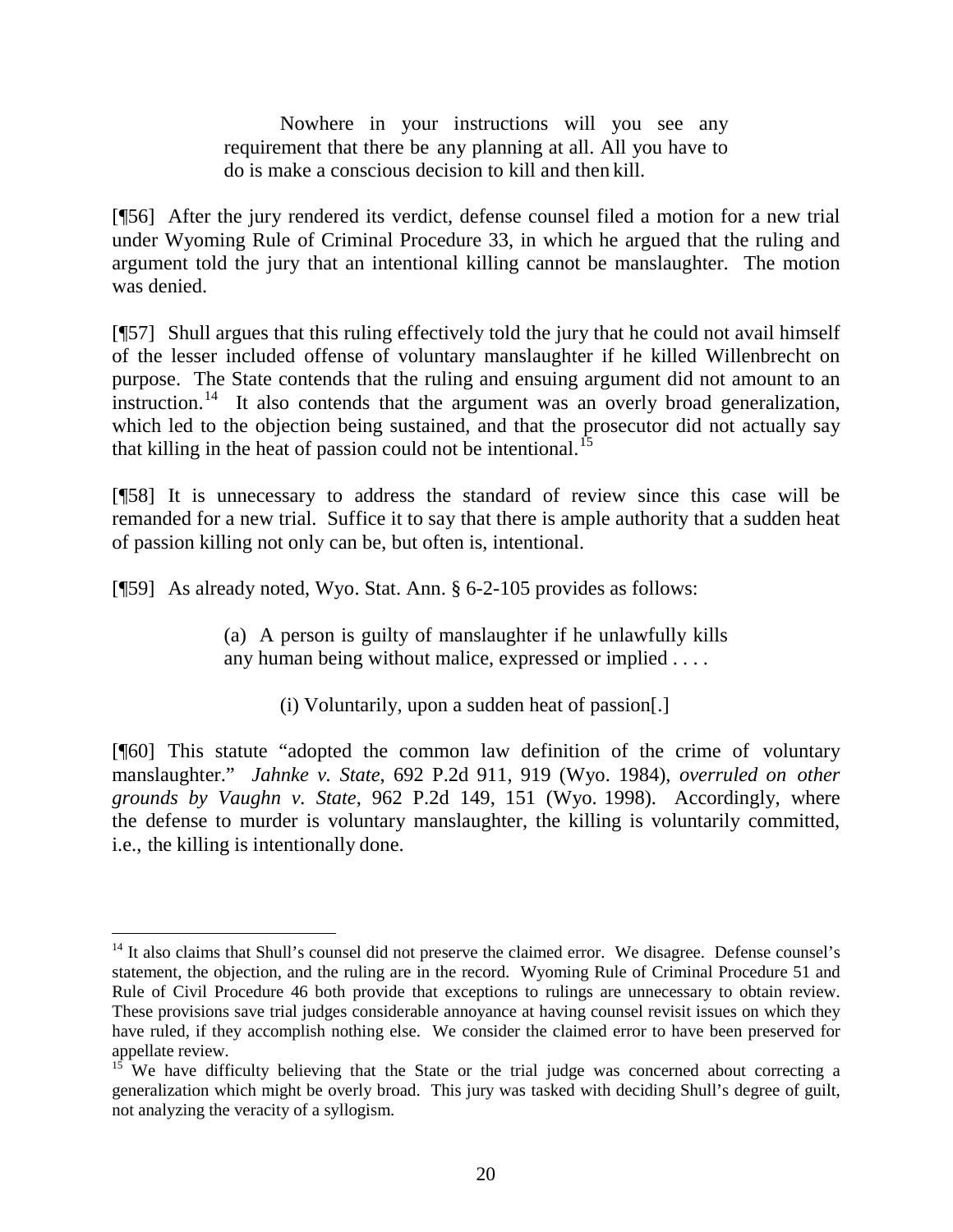"Voluntarily" does mean intentionally. *State v. Helton*, 73 Wyo. 92, 276 P.2d 434 (1954). It denotes the condition of the mind at the time of the homicide and distinguishes a "voluntary" act from one which occurs by accident. *Ivey v. State*, 24 Wyo. 1, 154 P. 589 (1916). In this respect, the function of the phrase is similar to "purposely" in the second degree murder statute. . . . "Voluntarily, upon a sudden heat of passion" then sets forth the extenuating circumstance that mitigates an offense, which would otherwise be second degree murder, to manslaughter.

#### *Keffer*, 860 P.2d at 1138.

Voluntary manslaughter in most jurisdictions consists of an intentional homicide committed under extenuating circumstances which mitigate, though they do not justify or excuse, the killing. The principal extenuating circumstance is the fact that the defendant, when he killed the victim, was in a state of passion engendered in him by an adequate provocation (i.e., a provocation which would cause a reasonable man to lose his normal self-control).

2 LaFave, *supra*, § 15.2. "Most killings which constitute voluntary manslaughter are of the intent-to-kill sort—so much so that voluntary manslaughter is often defined in the cases (and sometimes, by statute) as if intent to kill were a required ingredient." *Id.* § 15.2(a). *See also* 2 Wharton's Criminal Law, *supra*, § 155.

[¶61] As noted above, the pattern instruction the district court gave provides that "voluntarily" means that the act causing death must be intentional, although the actor may not have intended to kill the victim. *See* Instruction 22, drawn directly from Wyoming Criminal Pattern Jury Instruction 21.05B. This is a true statement, but it does not mean, as the above authorities indicate, that a voluntary killing cannot occur with the intent to kill. In other words, a killing with intent to kill is voluntary, although a subjective intent to kill is not required. On retrial, it would be improper to instruct or suggest that a killing under a sudden heat of passion cannot include a case in which the defendant has the subjective intent to kill.

## **3. Definition of Malice for First Degree Murder**

[¶62] The definition of premeditated malice in Instruction 15 was as follows:

"Premeditated malice" means that the Defendant thought about and considered the idea of killing before the act which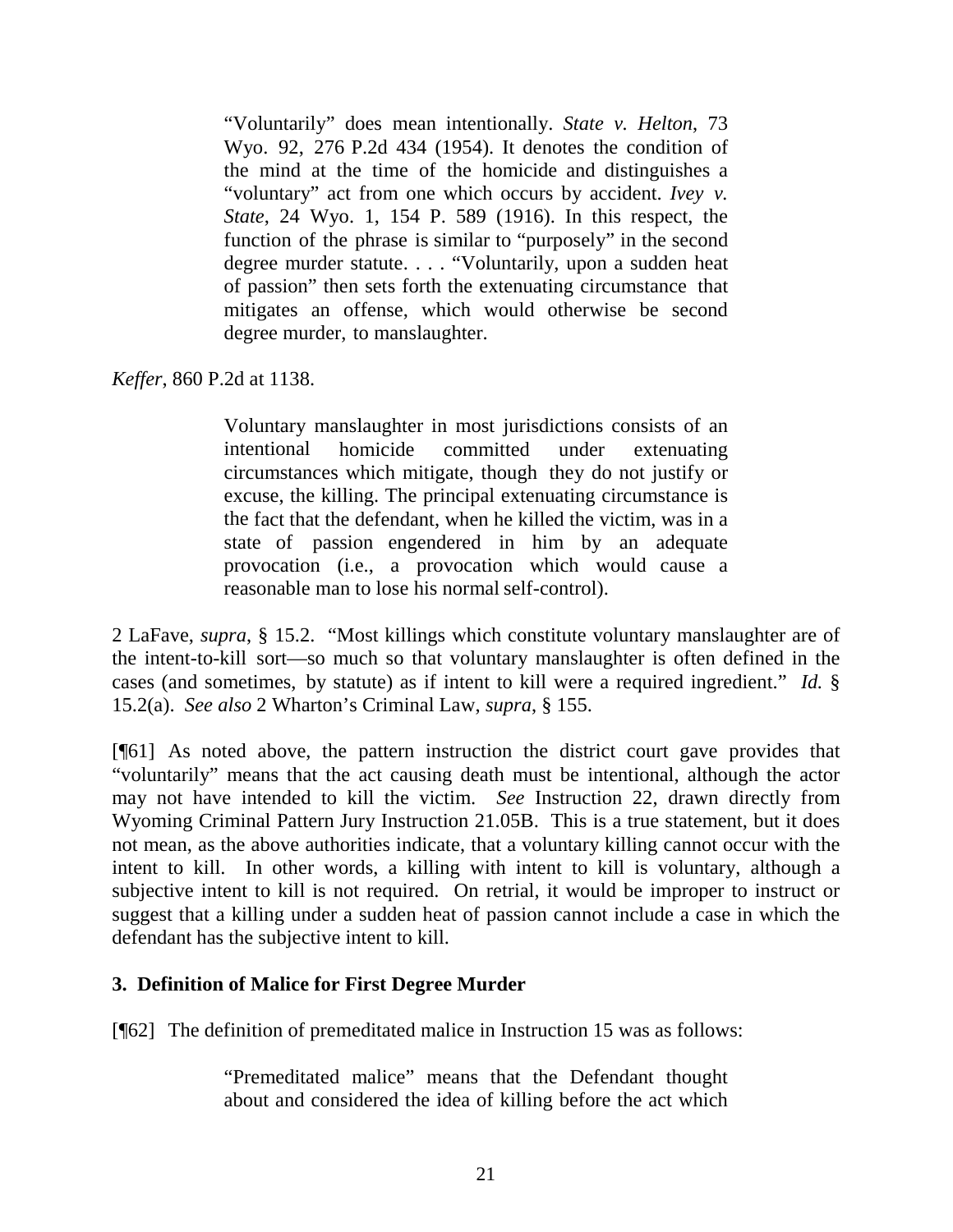caused the death was committed, and that the act which caused death was done with intent to kill and without legal justification and excuse.

[¶63] Shull argues that this instruction is incorrect and prejudicial because this Court has held as follows:

> In the context of first degree murder, this Court recently approved a jury instruction defining "malice" to mean "that the act(s) constituting the offense charged was/were done intentionally, without legal justification *or* excuse or that the act(s) was/were done in such a manner as to indicate hatred, ill-will, or hostility towards another." *Rolle v. State*, 2010 WY 100, ¶ 32, 236 P.3d 259, 273 (Wyo. 2010). Earlier, however, in *Keats v. State*, 2003 WY 19, ¶ 16, 64 P.3d 104, 106 (Wyo. 2003), the Court made it clear that . . . malice requires proof of an intentional act done without legal justification or excuse *and* hatred, ill will or hostility. We think the latter approach finds better support in the law in the context of first degree murder... . . *We hold that juries must be instructed in first degree murder cases that "malice" means the defendant acted intentionally without legal justification or excuse and with hatred, ill will or hostility*. Because the jury instruction in Mr. Johnson's case stated that malice means the acts constituting the offense charged were done intentionally, without legal justification or excuse *or* were done in a manner indicating hatred, ill will, or hostility towards another, it was not a correct statement of the law.

*Johnson v. State*, 2015 WY 118, ¶ 19, 356 P.3d 767, 772-73 (Wyo. 2015) (most emphasis added).

[¶64] The premeditated malice instruction given does not, of course, contain the language *Johnson* requires. The jury in this case was instructed on July 20, 2015, and *Johnson* was not decided until September 3, 2015, and so the trial judge could not have known of its holding. We are confident the district court will apply *Johnson* when the case is retried.

## **4. The Dispatcher's Recording**

[¶65] We address this issue for the same reasons we addressed the last two questions raised by this appeal – to promote judicial economy and to provide guidance for a retrial.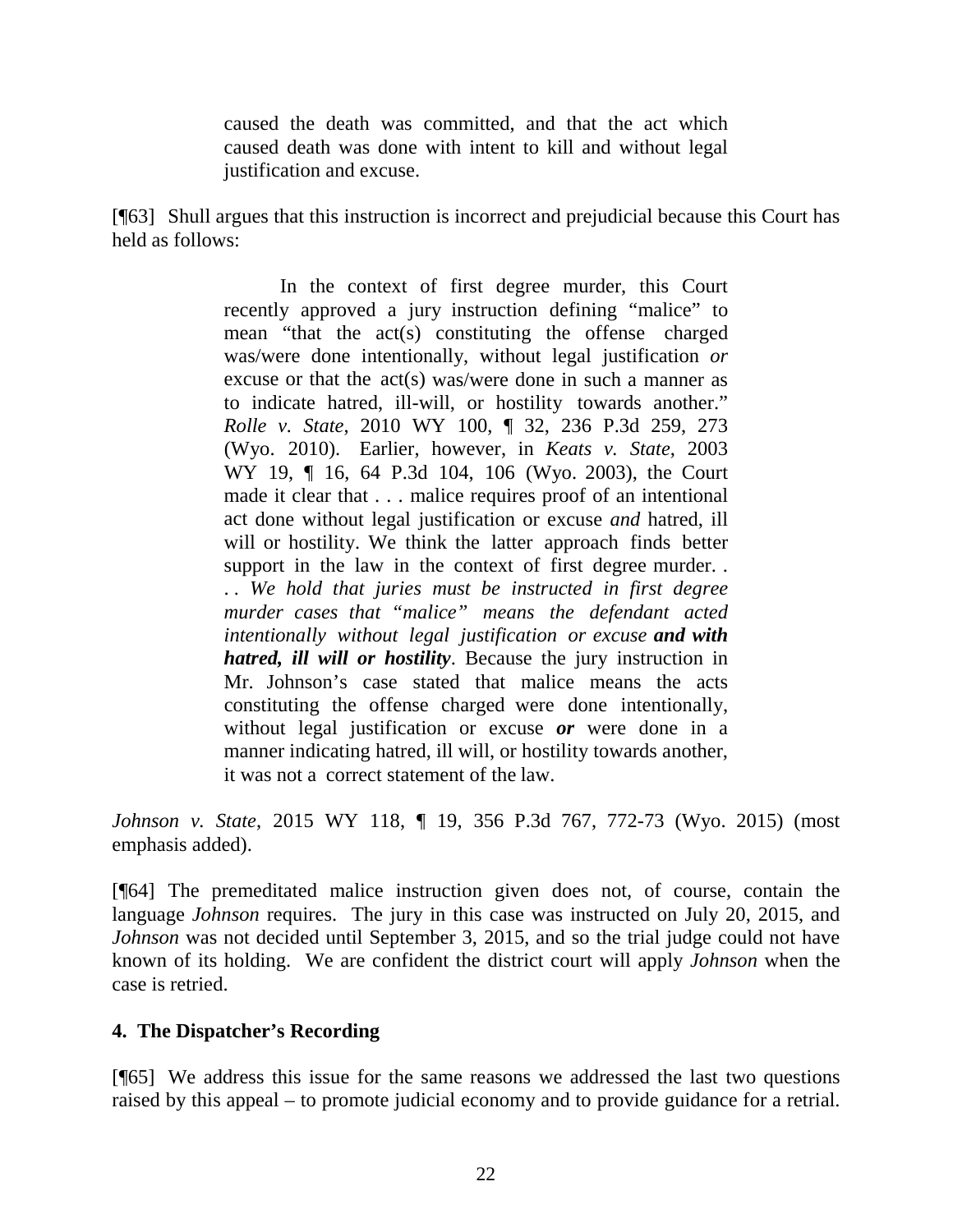As noted above, Shull's father contacted the Fremont County emergency dispatcher in an attempt to get law enforcement to intervene with his son because he was in Denver and could not do so. The recording of that phone call conveyed his identification of Shull and the following comments:

> Well, unfortunately, he's my son. He is dumber than a rock. And he's, uh, right now it sounds like he's drunk. He calls me up and says that I can have his house and his jeep and he's probably going to jail for the rest of his life. **So I'm assuming that he's alluding to committing a crime that is fairly serious.**

> > **\* \* \***

**It sounded like he's headed over there to do absolutely no good. Him and his wife have been fighting it looks like they may be divorcing. It just sounds like a bad place . . . right now if you could get an officer out there as fast as possible and pick him up for public intoxication then we might avoid something considerably more serious.**

[¶66] The recording was played for the jury over Shull's objection to the bolded portion. He now claims, as he did at trial, that this part of the statement was an improper lay witness opinion, and that its admission constitutes reversible error.<sup>16</sup>

[¶67] This Court reviews the admission of evidence under the deferential abuse of discretion standard, and it will not disturb a district court's decision in that regard unless an appellant carries the burden of showing that there was no legitimate basis for that decision. Even if the district court erred, we will not reverse if the error was harmless. *Toth v. State*, 2015 WY 86A, ¶ 35, 353 P.3d 696, 707 (Wyo. 2015).

[¶68] Opinions or inferences voiced by a lay person are admissible only if they "are (a) rationally based on the perception of the witness and (b) helpful to a clear understanding of his testimony or the determination of a fact in issue." W.R.E. 701. We have held that the first of those requirements incorporates the "personal knowledge" mandate of W.R.E. 602, which states in pertinent part: "A witness may not testify to a matter unless evidence is introduced sufficient to support a finding that he has personal knowledge of the matter. Evidence to prove personal knowledge may, but need not, consist of the testimony of the witness himself."

<span id="page-23-0"></span><sup>&</sup>lt;sup>16</sup> Shull does not contest the admission of that portion of the recording which contains his father's report of statements made by Shull during their earlier phone conversation, which is the unbolded part of the quote above.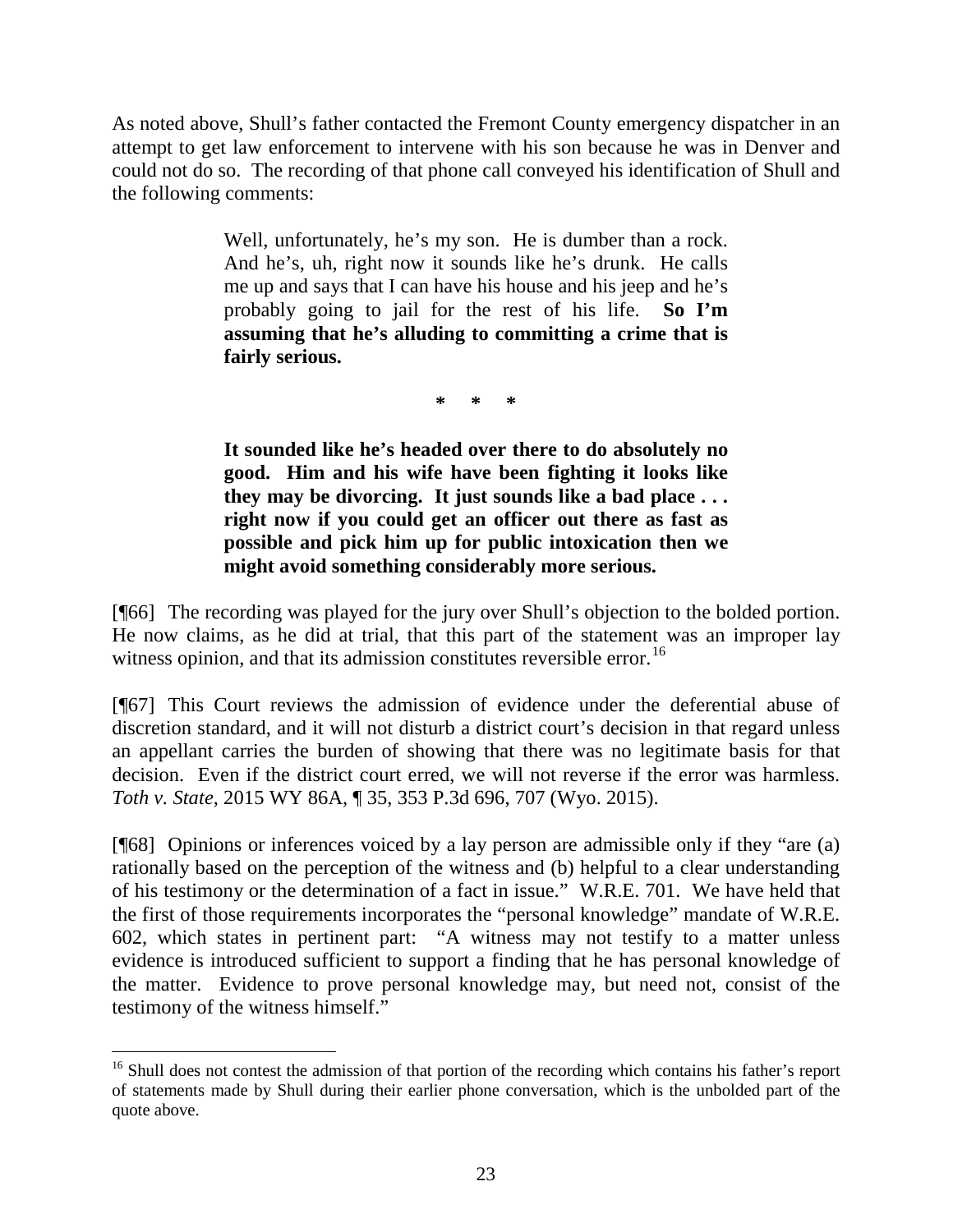[¶69] Thus, both rules bar the admission of evidence of a person's opinions, suspicions, or beliefs regarding a particular matter unless they are rationally grounded in his personal perception of that matter through his own senses. They may not be grounded in pure speculation or in knowledge obtained only from the descriptions of others. *Schmunk v. State*, 714 P.2d 724, 733-35 (Wyo. 1986). As a leading commentator explains:

> *Mental state of another.* It is very hard to say how far a lay witness should be allowed to go in interpreting the mental state of another—her knowledge, intent, understanding, or feelings, or what she meant by what she said. On the one hand, such testimony is necessarily highly interpretive, often subjective and very much affected by extraneous relational factors, and in common experience people are often seriously mistaken on such points. It is easy to get too much interpretive gloss and not enough specific underpinning, and to wind up with speculation and guesswork. Here obviously the testimony is not helpful and not rationally based either, and it should be excluded.

3 Christopher B. Mueller and Laird C. Kirkpatrick, *Federal Evidence* § 7:5 (4th ed., May 2016 update).

[¶70] The contested portion of the recorded phone call to the dispatcher is speculation. It goes beyond predicting Shull's state of mind – it is a prediction of what Shull will do in the future extrapolated from statements he made. Based on his perception that Shull sounded drunk when he offered up his home and his Jeep, and on Shull's statement about going to jail for the rest of his life, his father "assumed" Shull was "alluding" to committing a fairly serious crime against his wife.

[¶71] Shull's father would have to have been clairvoyant to know what Shull was planning unless Shull told him or engaged in behavior that evidenced the intent. The fact that this speculation ultimately turned out to be accurate does not make it admissible. It violated Rules 602 and 701. The portion of the statements that Shull actually made to his father are admissible and of course very damaging to his sudden heat of passion theory. We do not need to analyze whether the improper portion of the statement was sufficiently prejudicial to require retrial in light of the damning nature of the admissible portions because the case will be retried.

#### **CONCLUSION**

[¶72] The instruction allocating the burden of proving the mitigating factor of sudden heat of passion to the State, when the burden should have been to disprove that factor,